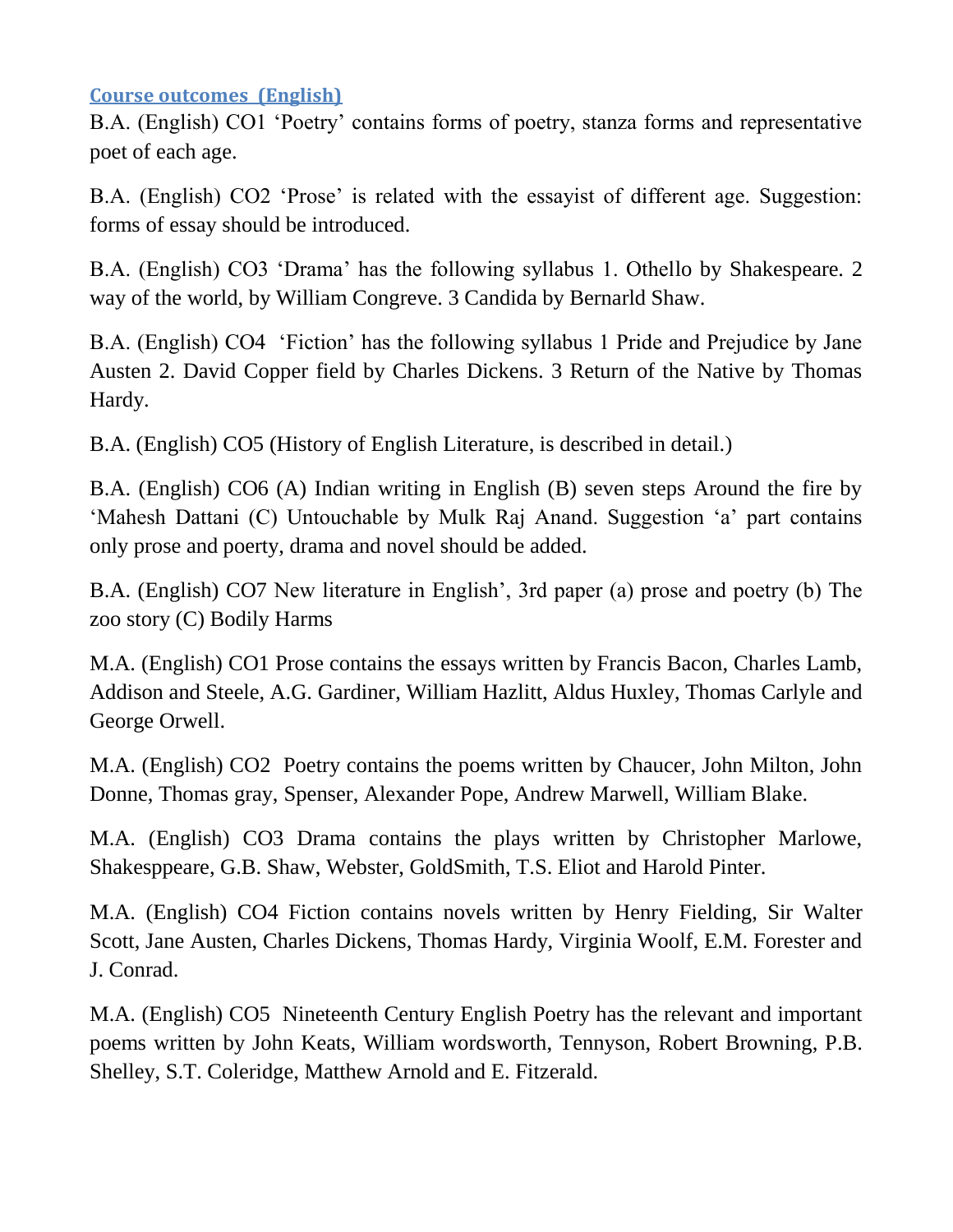M.A. (English) CO6 Twentieth Century English Literature has famous poems, dramas and novels written by T.S. Eliot, W.B. Yeats, W.H. Auden, Philip Larkin, S. Beckett, Graham Greene, W. Golding and D.H. Lawrence.

M.A. (English) CO7 Literary Critics seven critics are prescribed, they are as follows: Aristotle, Longinus, Philip Sidney, Dryden, Wordsworth, Arnold, T.S. Eliot. In new criticism three modern critical theories are prescribed (a) Structuralism (b) Psychoanalytical criticism (c) Construction.

M.A. (English) CO8 (a) part is prescribed, i.e. History of English Litrature, it has the survey of English literature from Chaucer to the present day with special focus on ages and movements. (b) In 'American Literature' the following American poets are prescribed: Walt Whitman, Emily Dickinson, Robert Frost, Carl Sandberg, Eugene O' Neill, Arthur Miller, Henry James, Ernest Hemingway and William Faulkner.

## **Programme outcomes (English)**

B.A. (English) PO1 For it, basic knowledge of English grammer and translation are needed and 40% marks should be in the concerned subject English literature and in aggregate also.

M.A. (English) PO1 Formation 45% marks are needed in subject and also in aggregate. These students are also able to apply for most of the jobs as they are related with English skills both oral and written.

## **Programme specific outcomes (English)**

B.A. (English) PSO1 For every job, for every short-term diploma or degree they are mentally prepared as most of the courses are in English. With sentence construction, grammar also enhance their power of correctness in writing C.V., application, essays, précis writing and report writing etc.

M.A. (English) PSO1 They are not only eligible for each competition but are able to get through in most of the competition due to their grasping power in oral and written English. They are able to understand and teach all subjects as their grammar is improved and corrected in B.A. I and II, they know to apply as they have already practiced C.V. Writing etc at B.A. Level.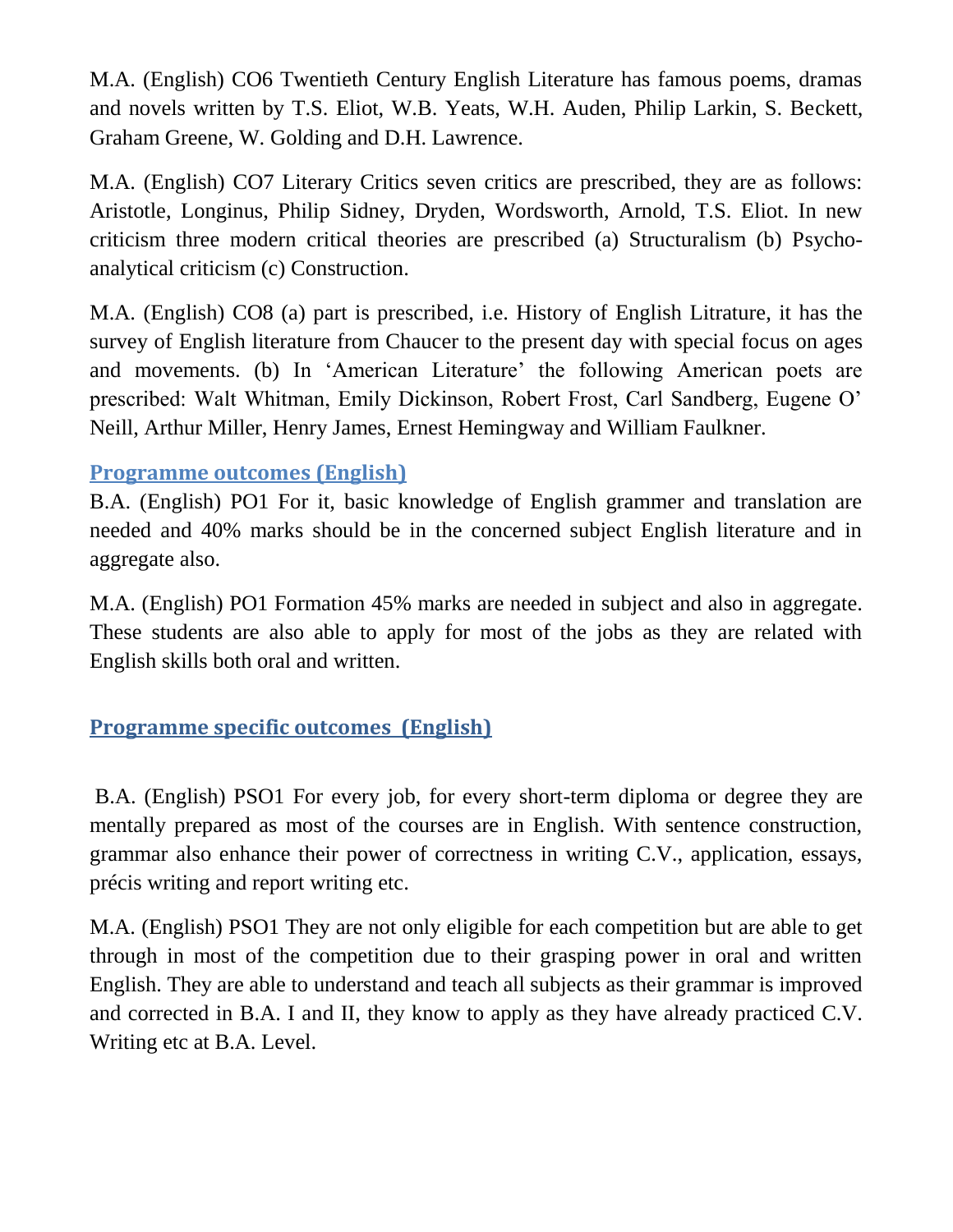# **Course outcomes (Physics)**

B.Sc. (Physics) CO1 Mechanics and wave motion: Basic of the mechanical system and understanding of planetary system and wave propagation.

B.Sc. (Physics) CO2 Kinetic theory and thermodynamics: description of thermodynamics systems and black body radiation.

B.Sc. (Physics) CO3 Circuit fundamentals and Basic Electronics: Gives a basic knowledge of semiconductors and semiconductor devices.

B.Sc. (Physics) CO4 Physical optics and Lasers: Gives knowledge of Interference of light, Diffraction of light and polarization of light and characteristics of laser lights and its uses.

B.Sc. (Physics) CO5 Electromagnetics: Gives a knowledge about E-M waves, their composition and their advantages.

B.Sc. (Physics) CO6 Element of Quantum mechanics, Atomic and Molecular spectra in this basic of Q. mech. And basics of atomic & molecular spectra are included.

B.Sc. (Physics) CO7 Relativity and Statistical Physics: Consequence of Einstein theory of relativity and statistical mechanics gives quantum information of thermodynamics.

B.Sc. (Physics) CO8 Solid state and nuclear physics: Gives a knowledge crystal structure and structure of nucleus, radioactivity, nuclear reactions, accelerators, detectors and elementary particles.

B.Sc. (Physics) CO9 Solid state electronics: Describes the application of solid state electronics, e.g. transistor, LED, Amplifiers etc.

M.Sc. (Physics) CO1 Mathematical physics and classical mechanics: Basic of mathematical physics and classical physics, Language equation; Ha Milton equation.

M.Sc. (Physics) CO2 Spectroscopy and Quantum mechanics: Describe Atomic spectra, molecular spectra, Infrared and Raman spectra, Electronic state and electronic transitions, Zeeman effect and stark effect.

M.Sc. (Physics) CO3 Advanced solid state physics: Describe crystal diffraction, Reciprocal lattice, Crystal binding, point defect, elastic constant and elastic waves photon and Lattice vibration, free e-Fermi gas, magnetism, LASER and MASER NMR, ESR, Mossbauer effect, superconductivity.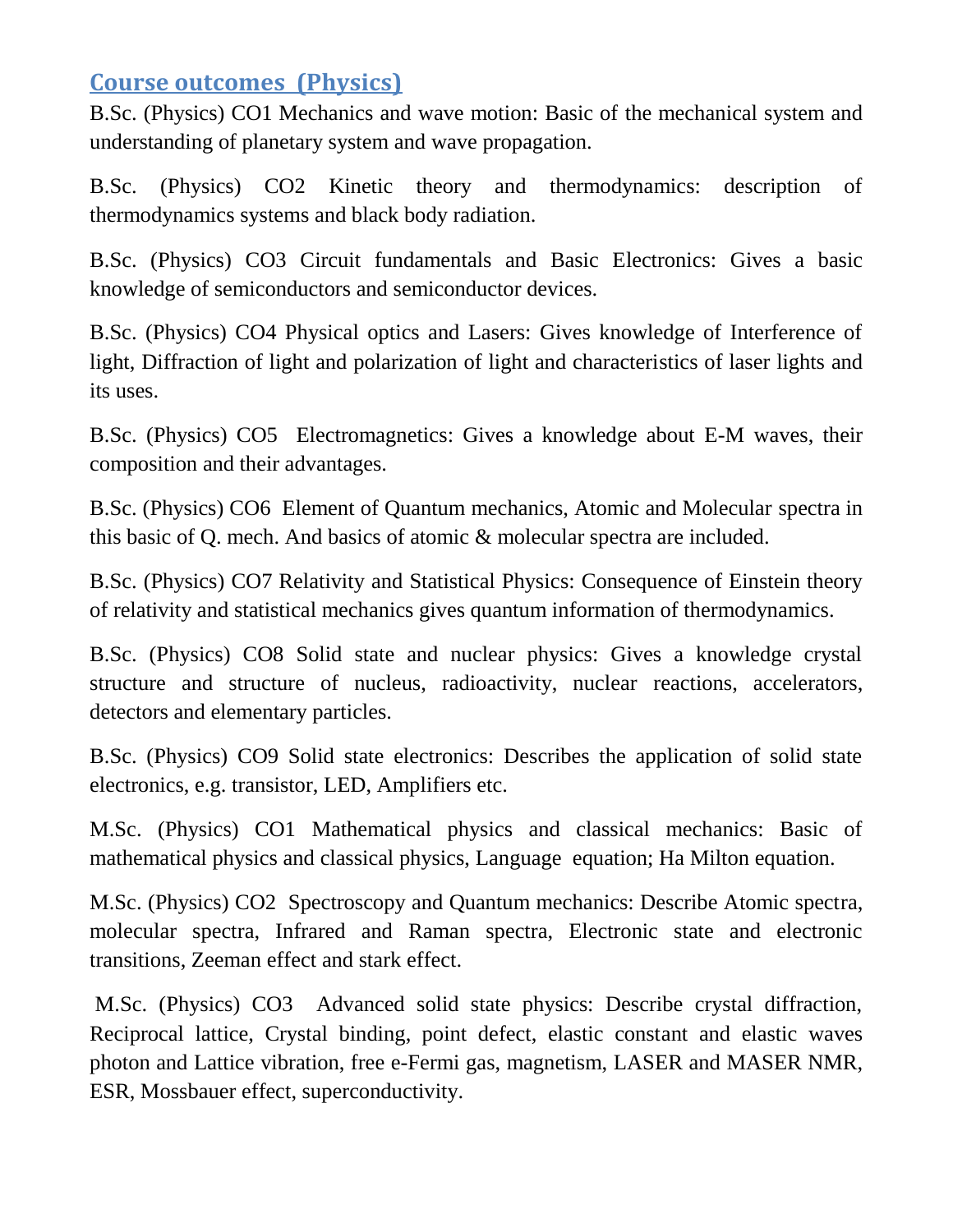M.Sc. (Physics) CO4 Electronics and Electrodynamics: Classify Network theorems semiconductor devices, power supply, power amplifiers, JFET, MOSFET, E-M field equations and electrodynamics of moving charge.

M.Sc. (Physics) CO5 Advanced Quantum Mechanics: Describes time dependent perturbation theory, scattering theory, relativistic equations, occupation number representation and quantization of fields, interacting field and fymann diagrams.

M.Sc. (Physics) CO6 Nuclear Physics and Particle Physics: Describes basic properties of Atomic nucleus, Nuclear models, two body problem and nuclear force, nuclear transformations, accelerations and nuclear reactions.

M.Sc. (Physics) CO7 Advanced electronic: Classify transmission lines, Antenna, propagation of Radiowaves, modulation and detection. TV and radar, High frequency Amplifier, microwaves

M.Sc. (Physics) CO8 Operational and Amplifier microprocessor and Digital Electronics: Describes Op. Amp. Microprocessor, Digital, Flip-Flop, register, counter and memories

### **Programme outcomes (Physics)**

B.Sc. (Physics) PO1 Understand the mechanical system, planetary motion thermo dynamical system, black body radiation and basic knowledge of semiconductor devices.

B.Sc. (Physics) PO2 Communicate the effective knowledge of properties of light, laser and its uses, E-M theory and its uses, and basic of quantum mechanics, atomic and molecular spectra.

B.Sc. (Physics) PO3 Gives a knowledge of Einstein theory of relativity, crystal structure, the structure of the nucleus, radioactivity, elementary particles, detectors and accelerators and application of solid state electronics like LED, Transistor, Amplifier, Oscillator etc.

M.Sc. (Physics) PO1 Communicate the effective knowledge of Lagrange equation, Hamilton equation , Group theory, Atomic & molecular spectra, perturbation theory.

M.Sc. (Physics) PO2 Understand crystal structure, magnetism, LESER and MASER, NMR, ESR Mossbauer effect, superconductivity and semiconducting devices power supply, power amplifier, JFET and MOSFET and Electro dynamics.

M.Sc. (Physics) PO3 Gives a knowledge of scattering theory, Fyman's diagram, Atomic nucleus, Nuclear models, elementary particles, accelerator, transmission lines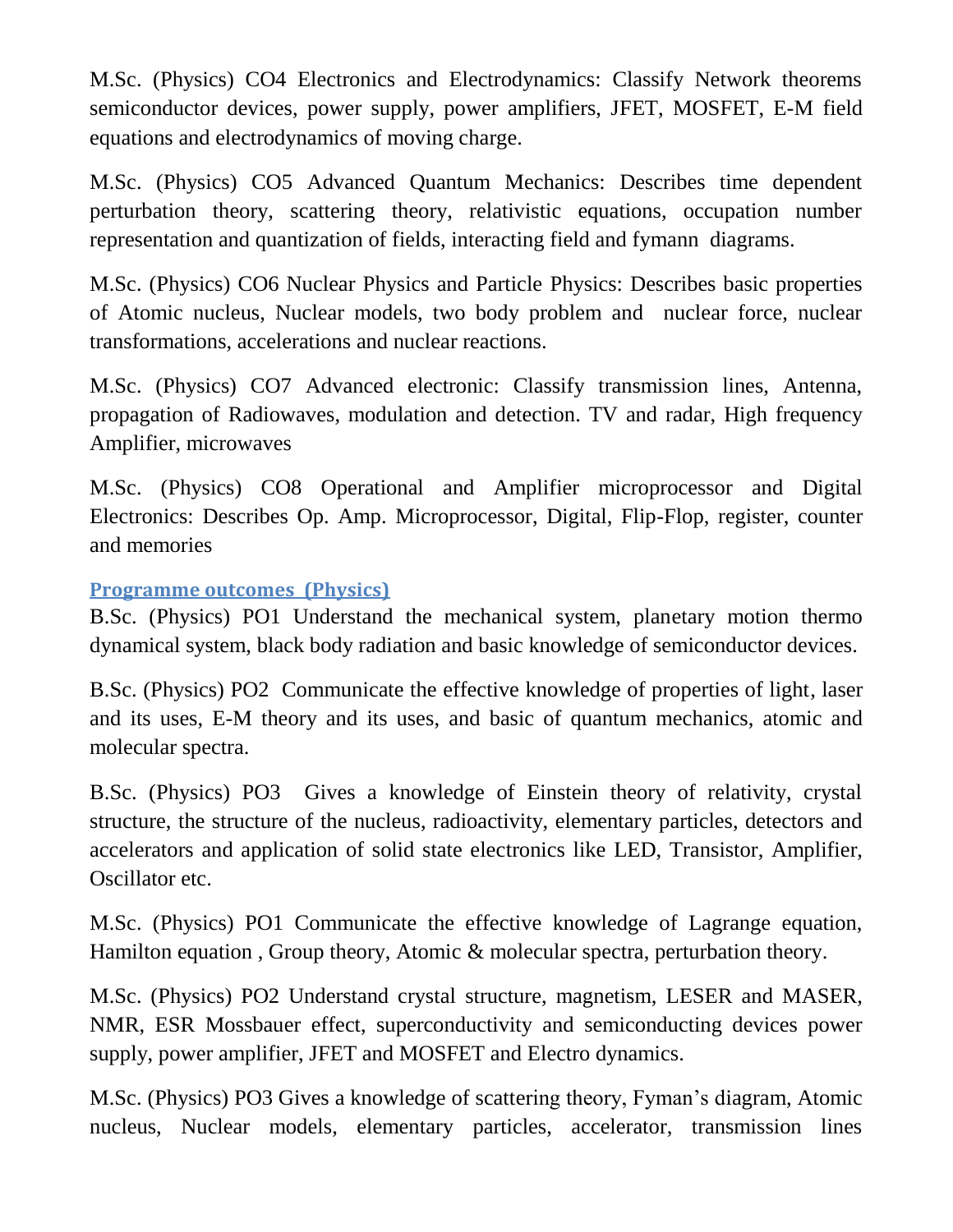modulation and detection, T.V., Radar, Op.Amp, Microprocessor, flip-flap and memories.

### **Programme specific outcomes (Physics)**

B.Sc. (Physics) PSO1 Understand the basic physics behind any natural phenomenon.

B.Sc. (Physics) PSO2 Electrical appliances can be maintained by Electrician this course imparts basic knowledge.

B.Sc. (Physics) PSO3 Competitive exam preparation can be done.

M.Sc. (Physics) PSO1 Minimum Qualification of Radiation officer in medical colleges after a course from BARC Mumbai.

M.Sc. (Physics) PSO2 Can apply for NET/SLET/GATE etc.

M.Sc. (Physics) PSO3 Teaching profession is open for all meritorious students.

# **Course outcomes (Botany)**

B.Sc. (Botany) CO1 Diversity of viruses, Bacteria & fungi. This paper includes different types of Bacteria, Fungi & Viruses.

B.Sc. (Botany) CO2 Diversity of Algae, Lichens & Bryophytes. This paper includes study of Algae, Lichens & Bryophytes.

B.Sc. (Botany) CO3: Diversity of Pteridophytes & Gymnosperms- This paper includes study of Pteridophytes & Gymnosperms.

B.Sc. (Botany) CO4 Diversity of Angiosperms: Systematic, Development & Reproduction. It includes flowering plants, classification & Embryology.

B.Sc. (Botany) CO5 Cytology, Genetics, Evolution & Ecology- It includes cell organelles, chromosome, evolution and ecology.

B.Sc. (Botany) CO6 Plant Physiology & Biochemistry- It includes physiology & biochemistry of plants.

B.Sc. (Botany) CO7 Plant resource utilization, Palynology & Biostatistics.- It includes plant importances, pollen details etc.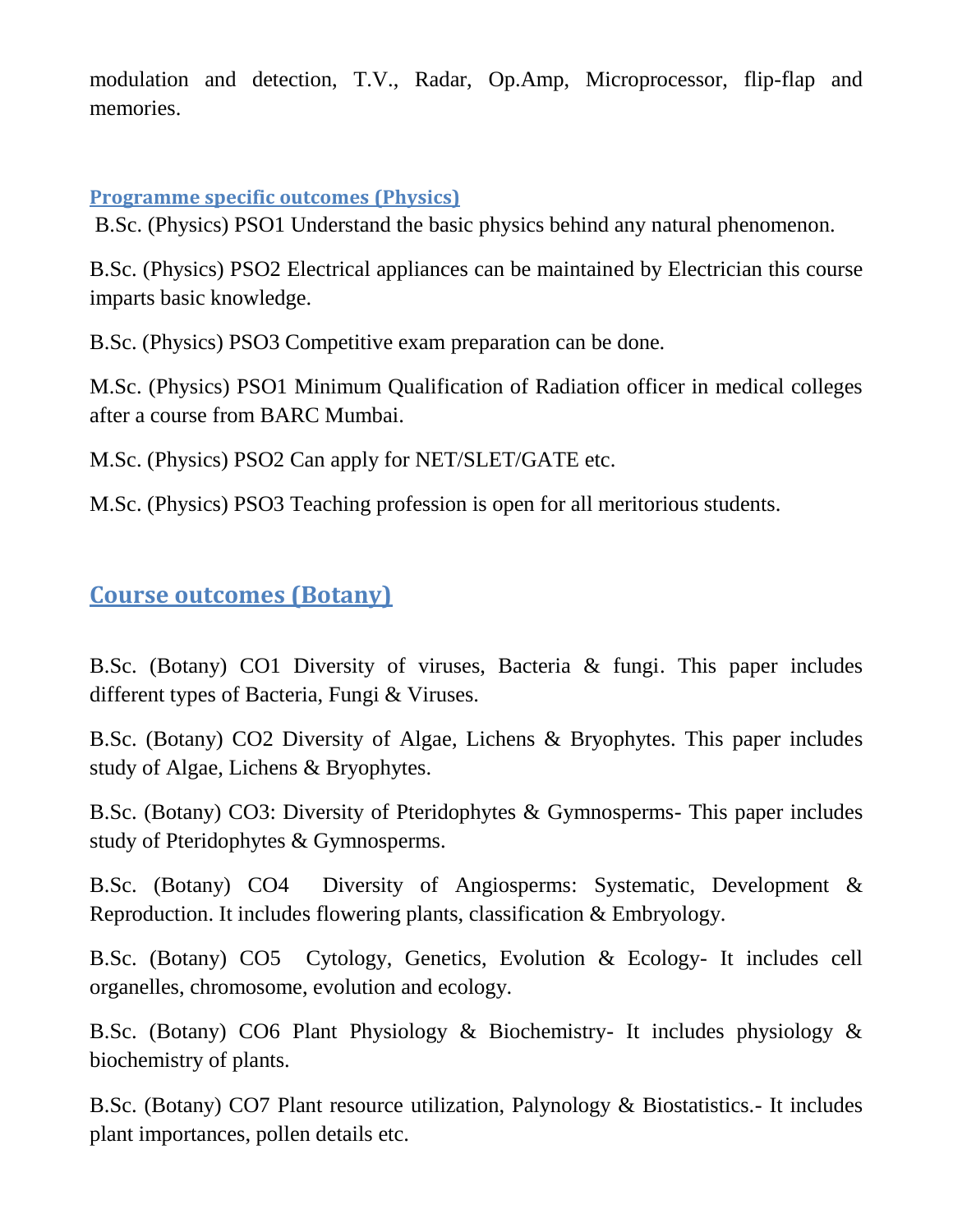B.Sc. (Botany) CO8 Molecular Biology & Biotechnology- It includes DNA, RNA Replication, regulation & biotechnology etc.

B.Sc. (Botany) CO9 Environmental Botany & Plant Pathology- It includes pollution of different types, environment, pathology etc.

M.Sc. (Botany) CO1 Phycology & Microbiology- study of Algae & microbes.

M.Sc. (Botany) CO2 Mycology & Plant Pathology- study of fungi & disease.

M.Sc. (Botany) CO3 Bryophyta, Pteridophytes & Gymnosperms- study of Bryophyta, Pteridophytes & Gymnosperms.

M.Sc. (Botany) CO4 Plant Physiology and Crop physiology- Physiology of plant.

M.Sc. (Botany) CO5 Cytology and Molecular Biology- Cell organelles, DNA, RNA, Replication.

M.Sc. (Botany) CO6 Taxonomy, Economic Botany & Morphogenesis- Taxonomy, importance of plants.

M.Sc. (Botany) CO7 Morphology, Anatomy, Embryology & tissue culture- Cellular structure, embryology, tissue culture.

M.Sc. (Botany) CO8 Ecology & Soil Science- Ecology & Soil.

M.Sc. (Botany) CO9 Biochemistry & Photobiology- Biochemistry & Photobiology of plants.

M.Sc. (Botany) CO10 Genetics, Plant breeding & Biostatistics- Genetics, breeding & Biostatistics of plants.

**Programme outcomes (Botany)**

B.Sc. (Botany) PO1 Understand the plants- Algae, Fungi, Bryophytes, Pterodophytes, Gymnosperms.

B.Sc. (Botany) PO2 Understand Viruses, Bacteria, Mycoplasma and other microorganisms.

B.Sc. (Botany) PO3 Give knowledge of flowering plants and its importance to human life.

B.Sc. (Botany) PO4 Give practical knowledge of Genetics, Biotechnology, Cytology, Angiospermic plants, Molecular Biology etc.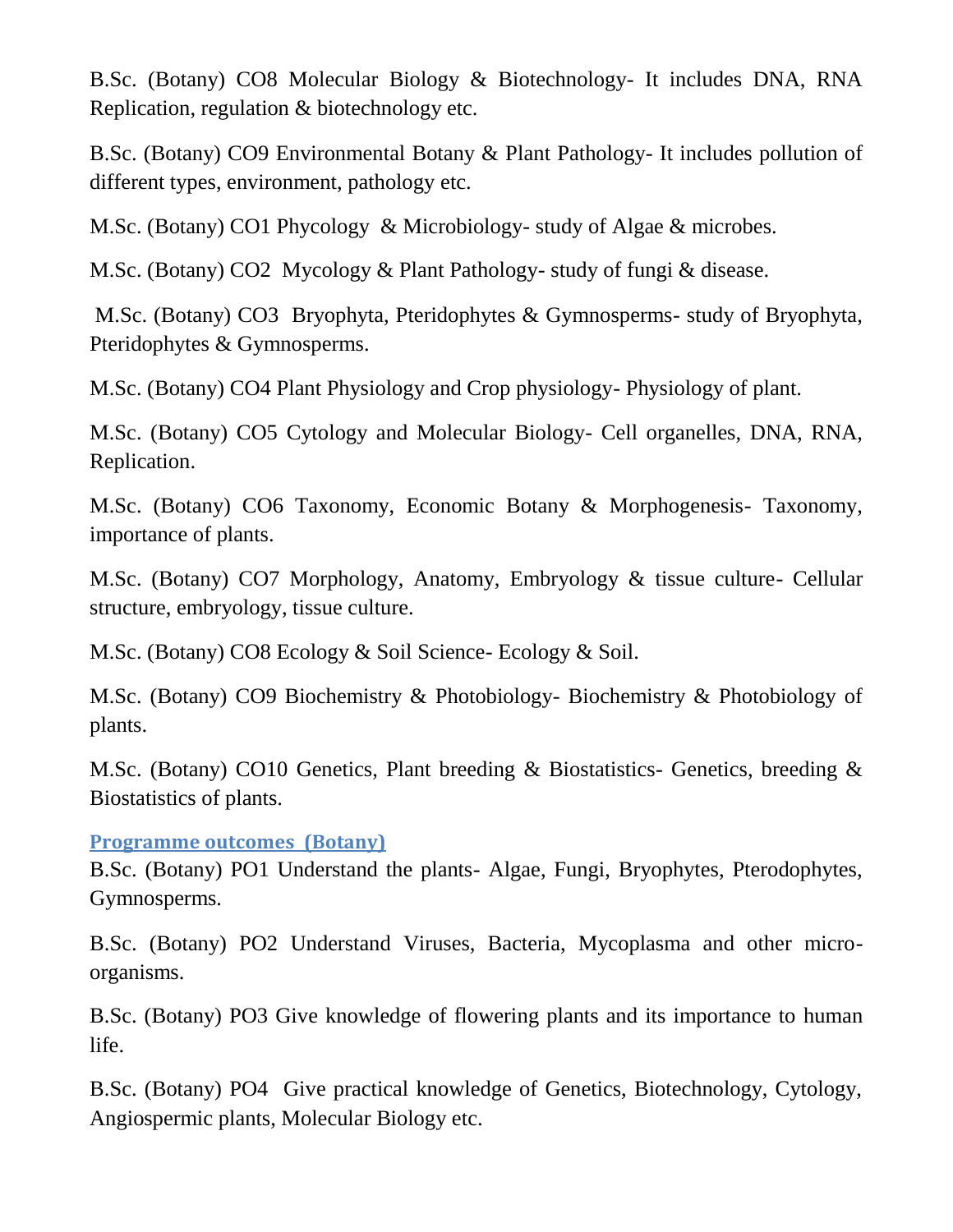M.Sc. (Botany) PO1 Communicate the effective knowledge of plant physiological processes- photosynthesis, Respiration, Transpiration, Guttation etc.

M.Sc. (Botany) PO2 Give knowledge of practical of Biostatistics, Bioinformatics, physiological processes, ecological, etc. that very important for industrial job.

M.Sc. (Botany) PO3 Give very detailed knowledge of all types of plants i.e. Algae, Fungi, Gymnosperms, Angiosperms, Pteridophytes, Bryophytes, Viruses, Bacteria, Mycoplasma.

**Programme specific outcomes (Botany)**

B.Sc. (Botany) PSO1 Many competitive examinations can be done after UG.

B.Sc. (Botany) PSO2 Understand basics of plants and apply in many industries of Agricultures, fertilizers etc.

B.Sc. (Botany) PSO3 Knowledge of Genetics, Biotechnology, biostatistics, Cytology etc can help in many industries.

M.Sc. (Botany) PSO1 Minimum Qualification for Scientists in all over Indian Scientific Institutions related to Plant science/Botany

M.Sc. (Botany) PSO2 Can apply for NET/SLET/GATE etc. Lecturer in inter college etc.

M.Sc. (Botany) PSO3 Can apply for teaching posts in Degree/Inter Colleges/Universities.

## **Course outcomes (Zoology)**

B.Sc. (Zoology) CO1 Habits, morphology, life cycle of important invertebrates; classification, characteristics of important invertebrate Phyla.

B.Sc. (Zoology) CO2 Structure, anatomy of important invertebrates; Basic knowledge about reproduction of common invertebrates.

B.Sc. (Zoology) CO3 Detailed knowledge about cell structure and function; cell division; concepts of genetics; eugenics

B.Sc. (Zoology) CO4 Classification and affinity of different vertebrate Phyla; Habits, myphology of anatomy of important chordate belonging to different Phyla.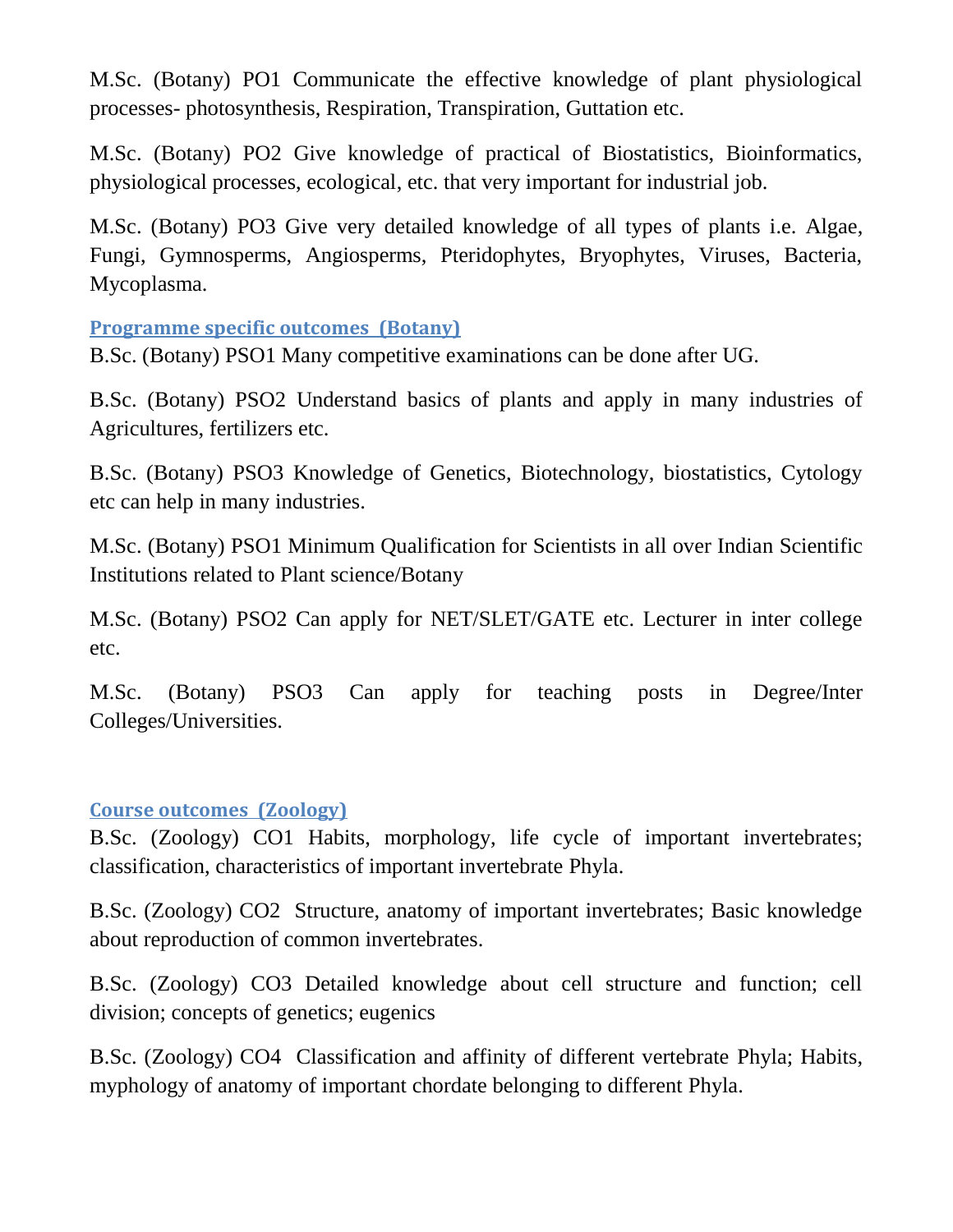B.Sc. (Zoology) CO5 Geological time scale; Geographical distribution of animals; origin of life, evolution of animal; basic concepts of evolutions.

B.Sc. (Zoology) CO6 Elementary knowledge about physiology of digation, respiration, circulation, excretion; basic concepts of biochemistry.

B.Sc. (Zoology) CO7 Structure and life cycles of important parasites, pest control, basics of animal breeding and culture; wild life of India.

B.Sc. (Zoology) CO8 Basics of biotechnology, genetics, Engineering and immunology; Biological tools and techniques; Elementary biostatistics.

B.Sc. (Zoology) CO9 Concepts of Ecology; Basic microbiology; concepts of animal behaviour; knowledge about pollution and toxicology.

M.Sc. (Zoology) CO1 Classification, characteristics and salient features of different Phyla of chordates; parasites and parasitic adaptation; larval forms of crustacea; economic importance of insects; pest control.

M.Sc. (Zoology) CO2 Detailed knowledge about cell structure and function; concept of genetics; data collection, analysis and uses of biostatistics.

M.Sc. (Zoology) CO3 Physiology of digestion respiration, excretion, osmoregulation, circulation and nerve impulse transmissions; basic biochemistry.

M.Sc. (Zoology) CO4 Knowledge about taxonomic rules, binomial classification; detailed knowledge about ecosystem; ecology, concept of evolution.

M.Sc. (Zoology) CO5 Classification and evolution of different Phyla of chordates; ostracoderms, placoderms; structure and affinity of fishes; gymnophiona, stegocephalia, dentition in mammals, aquatic adaptation; evolution of man.

M.Sc. (Zoology) CO6 Detailed knowledge of gastrulation, cleavage, amniogenesis and placentation, ageing and cellular death; concept of animal behaviour pheromones and their use in evolution.

M.Sc. (Zoology) CO7 Origin, classification and affinity of fishes; fish physiology, fish anatomy; viviparity in fishes; larvivorous fishes.

M.Sc. (Zoology) CO8 Fish breeding and culture, induced fish breeding; fish by products; problems of fish industry; preparation and maintenance of aquaria; Preservation and refrigeration of fishes.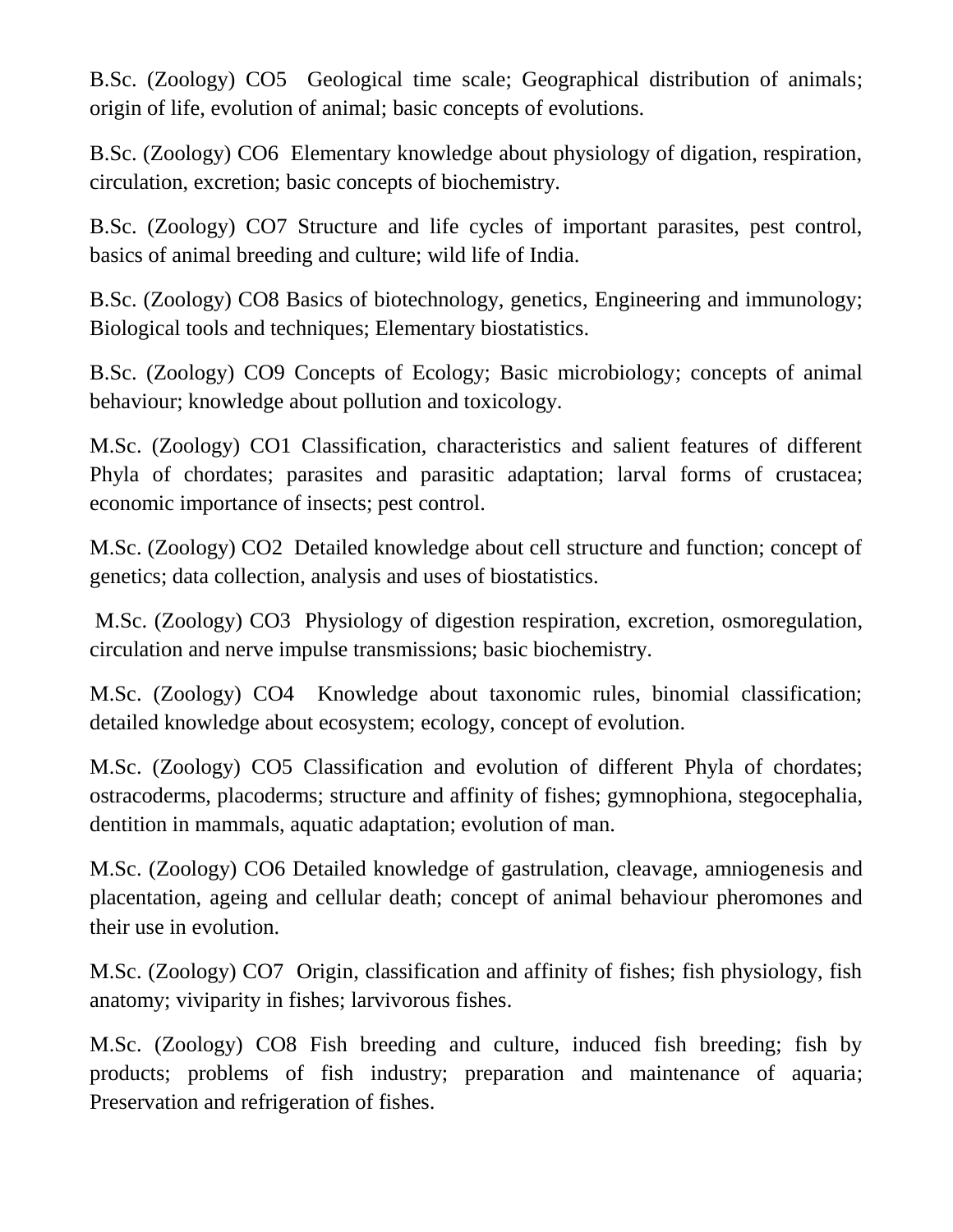# **Programme outcomes (Zoology)**

B.Sc. (Zoology) PO1 Habit, morphology, reproduction of selected invertebrate belonging to different invertebrate Phyla; structure of cell and cell division; elementary knowledge of genetics.

B.Sc. (Zoology) PO2 Classification, habit, morphology and physiology selected chordates belonging to different Phyla; elementary knowledge of animal distribution and evolution; basics of embryology; basics of physiology and biochemistry.

B.Sc. (Zoology) PO3 Elementary knowledge about structure and life cycles of parasites; vectors and pests; animal breeding and culture techniques; endangered species and wild life of India.

B.Sc. (Zoology) PO4 Basic biotechnology, immunology and genetic engineering. Different biological tools and techniques; concept of animal behaviour, pollution and toxicology.

M.Sc. (Zoology) PO1 knowledge about origin, classification and affinity of different invertebrate and vertebrate Phyla; knowledge about the task of zoologist, taxonomist and taxidermist.

M.Sc. (Zoology) PO2 Basics of physiology and biochemistry; knowledge about biological tools and techniques; knowledge about biostatics and genetics.

M.Sc. (Zoology) PO3 Specified knowledge about fish culture, breeding, induced breeding; fish by products; fish processing and refrigeration.

**Programme specific outcomes (Zoology)** 

B.Sc. (Zoology) PSO1 Basics of laboratory techniques required for working in pathology. Knowledge required for breeding the animals in artificial medium.

B.Sc. (Zoology) PSO2 Knowledge about animal fauna of India, their habits and life cycle. Observation of animals in natural habitat; wild life of India and endangered species.

B.Sc. (Zoology) PSO3 Knowledge required for in vitro and in-vitro assay of toxicants; techniques required for working in toxicology lab.

M.Sc. (Zoology) PSO1 Knowledge of biological tools and techniques needed for technician in biology lab; techniques in lab of toxicology, immunology and cell biology.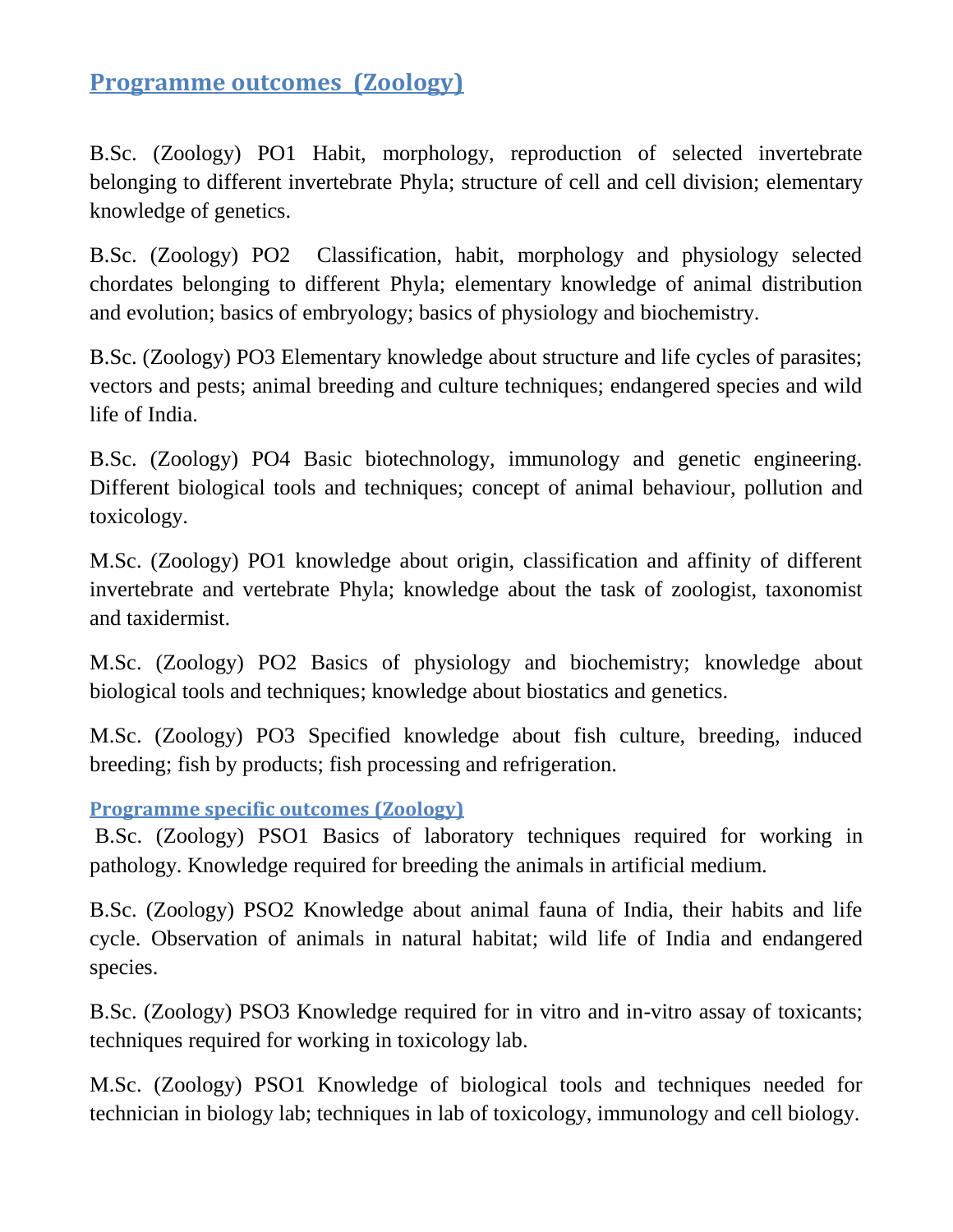M.Sc. (Zoology) PSO2 Basics training of technique in pathology; identification of blood cells and training for haematologist.

M.Sc. (Zoology) PSO3 Training for Apiculture (bee culture), Lac culture; taining for fish farming and fish culture; Knowledge about marketing of fish.

# **Course outcomes (Geography)**

 $B.A.$  (Geography)  $CO1$  भौतिक भूगोल– पृथ्वी की उत्पत्ति, महाद्वीप व महासागरों की उत्पत्ति तथा पृथ्वी के स्थलमण्डल, जल मण्डल, वायुमण्डल तथा जैवमण्डल का ज्ञान प्रदान करना

 $B.A.$  (Geography)  $CO2$  मानव भूगोल- पृथ्वी पर मानव के उद्भव से लेकर वर्तमान समय तक मानव के क्रियाकलापों का ज्ञान प्रदान करना।

 $B.A.$  (Geography)  $CO3$  आर्थिक भूगोल- मानव की विभिन्न आर्थिक क्रियाओं तथा उसके औद्योगिक क्रिया कलापों को समझाना।

 $B.A.$  (Geography)  $CO4$  भारत का भूगोल- भारत देश की भूगर्भिक संरचना, जलवायु, मिट्टी, प्राकृतिक–वनस्पति उद्योग धन्धों, खनिज संसाधनों व जनसंख्या आदि पक्षो की विश्लेषण सम्पूर्ण जानकारी देना

 $B.A.$  (Geography)  $CO5$  भौगोलिक विचारधारा- भूगोल के विकास क्रम को समझाना।

B.A. (Geography) CO6 पर्यावरण अध्ययन– मानव के चारों ओर फैले पर्यावरण, उसके तत्व और पर्यावरण के संघटकों के ज्ञान से परिचित कराना।

B.A. (Geography) CO7 सुदूर पूर्वी एशिया- पूर्वी एशिया के महाद्वीप के 2 देशों जापान और चीन के सम्पूर्ण भौगोलिक ज्ञान से छात्रों को परिचित कराना

M.A. (Geography) CO1 पृथ्वी, महाद्वीप, महासागरों की उत्पत्ति तथा पृथ्वी के धरातल पर मौजूद विभिन्न स्थलाकृतिया की निर्माण प्रकिया का सम्पूर्ण ज्ञान प्रदान कराना

 $M.A.$  (Geography)  $CO2$  पृथ्वी तल पर उपस्थित समस्त संसाधनों के उत्पादन एवं वितरण सम्बन्धी सम्पूर्ण ज्ञान से परिचित कराना।

M.A. (Geography) CO3 पृथ्वी पर मानव के उद्भव, विश्व की समग्र जनसंख्या एवं जनसंख्या संसाधनों का विशद ज्ञान से परिचित कराना

 $M.A.$  (Geography)  $CO4$  पृथ्वी के पर्यावरण के विभिन्न संघटकों तथा पारिस्थितिकी तथा पारिस्थितिक तंत्र में ऊर्जा प्रवाह, खाद्य श्रंख्ला ऊर्जा पिरामिड, प्राकृतिक आपदायें व चरम घटनाओं की सम्पूर्ण जानकारी देना

 $M.A.$  (Geography)  $CO5$  भूगोल के विकास कम को समझाना तथा भौगोलिक विधितन्त्र की सम्पूर्ण जानकारी प्रदान करना।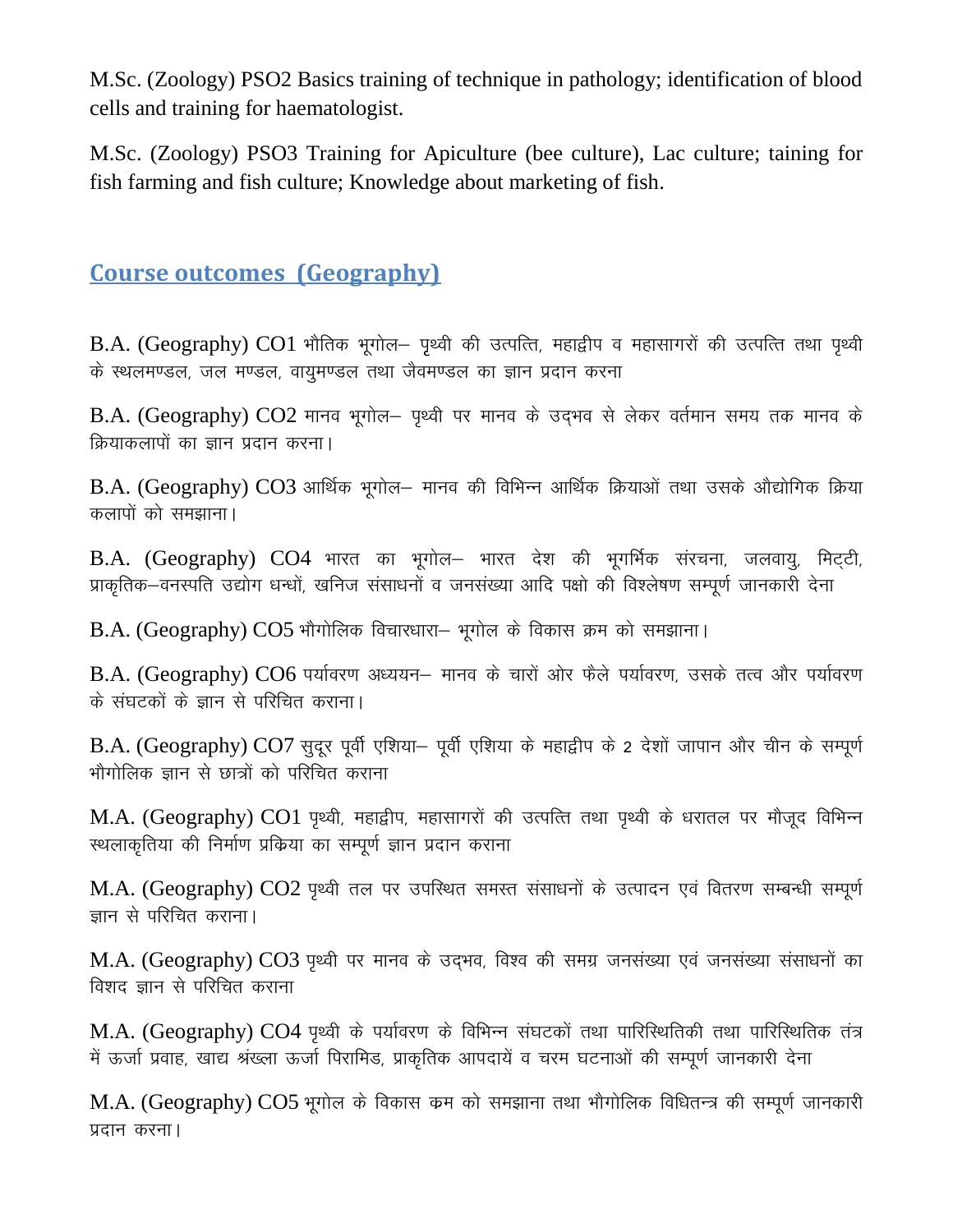M.A. (Geography) CO6 भारत देश की भूगर्भिक संरचना, स्थिति एवं विस्तार, जलवायु, वनस्पति मिट्टी, उद्योग धन्धे कृषि, यातायात–साधन विदेशी व्यापार व भारत में निकालें जाने वाले खनिज संसाधनों के विशद्र ज्ञान से परिचित कराना

 $M.A.$  (Geography)  $CO7$  पृथ्वी की जलवायु तथा जलवायु प्रदेशों तथा महासागरों, उच्चावच, महासागरीय ज्वार भाटा, घाटाये और समुद्री निक्षेपों का विशद ज्ञान से परिचित करना, मानव–वातावरण सम्बन्ध पर्यावरण का मानव पर प्रभाव तथा मानवीय क्रियाकलापों का पर्यावरण पर प्रभावों का छात्रों का ज्ञान कराना

#### **Programme outcomes ( Geography)**

 $B.A.$  (Geography)  $PO1$  पृथ्वी के जलमण्डल, स्थल मण्डल और वायुमण्डल तथा जैव मण्डल के उद्भव और पृथ्वी के धरातल मानवीय क्रिया कलापों के ज्ञान से परिचित

 $B.A.$  (Geography)  $PO2$  मानव की विभिन्न आर्थिक क्रियाओं तथा भारत राष्ट्र के सम्पूर्ण क्षेत्रीय भौगोलिक ज्ञान से छात्रों को परिचित कराना।

B.A. (Geography) PO3 भूगोल विषय के विकास क्रम, पृथ्वी के पर्यावरण संघटकों का तथा चीन और जापान देश का क्षेत्रीय भौगोलिक ज्ञान से छात्रों को परिचित कराना

M.A. (Geography) PO1 उत्पन्न पृथ्वी की विभिन्न भू-आकृतियों की निर्माण-प्रक्रिया, विभिन्न भू-गर्भिक कालों में विशद ज्ञान प्रदान कराना।

M.A. (Geography) PO2 पृथ्वी तल पर उपस्थित समस्त प्रकार के संसाधनों उसकी उपयोगिता संसाधन प्रबन्धन एवं संरक्षण आदि का विशद ज्ञान से परिचय होना

 $M.A.$  (Geography)  $PO3$  भगोल विषय के ऐतिहासिक विकास कम, भौगोलिक सम्प्रदाय व भौगोलिक विधि तन्त्र आदि बहुमुखी ज्ञान से छात्रों को परिचित कराना पृथ्वी तल पर मानव के उदभव उसके विकास कम, मानव प्रजाति तथा जनसंख्या संसाधन प्रदेशों का विशद ज्ञान

**Programme specific outcomes ( Geography)**

 $B.A.$  (Geography)  $PSO1$  सामान्य ज्ञान में बढते भौगोलिक प्रश्नोंत्तर में छात्रों को भौगोलिक ज्ञान में प्रवीण व दक्ष बनाना।

B.A. (Geography) PSO2 विभिन्न प्रतियोगी परीक्षा जैसे– I.A.S. P.S.C., Railway, SSC. and  $Banking$  में सफलता हेतू छात्रों के भौगोलिक ज्ञान में अधिकाधिक वृद्धि करना

M.A. (Geography) PSO1 भौगोलिक विधितन्त्र के ज्ञान से परिचित कराकर छात्रों को शोध करने हेत् मानसिक रूप से तैयार करना

M.A. (Geography) PSO2 नेट (यूजीसी) व स्लेट प्रतियोगी परीक्षाओं के लिए विशुद्ध रूप से तैयार करना

M.A. (Geography) PSO3 मानचित्रकार (Cartographer), सर्वेक्षक जैसे पदों के लिये अच्छे रोजगार अवसर हेतू उन्हें मानचित्रकला में दक्ष करना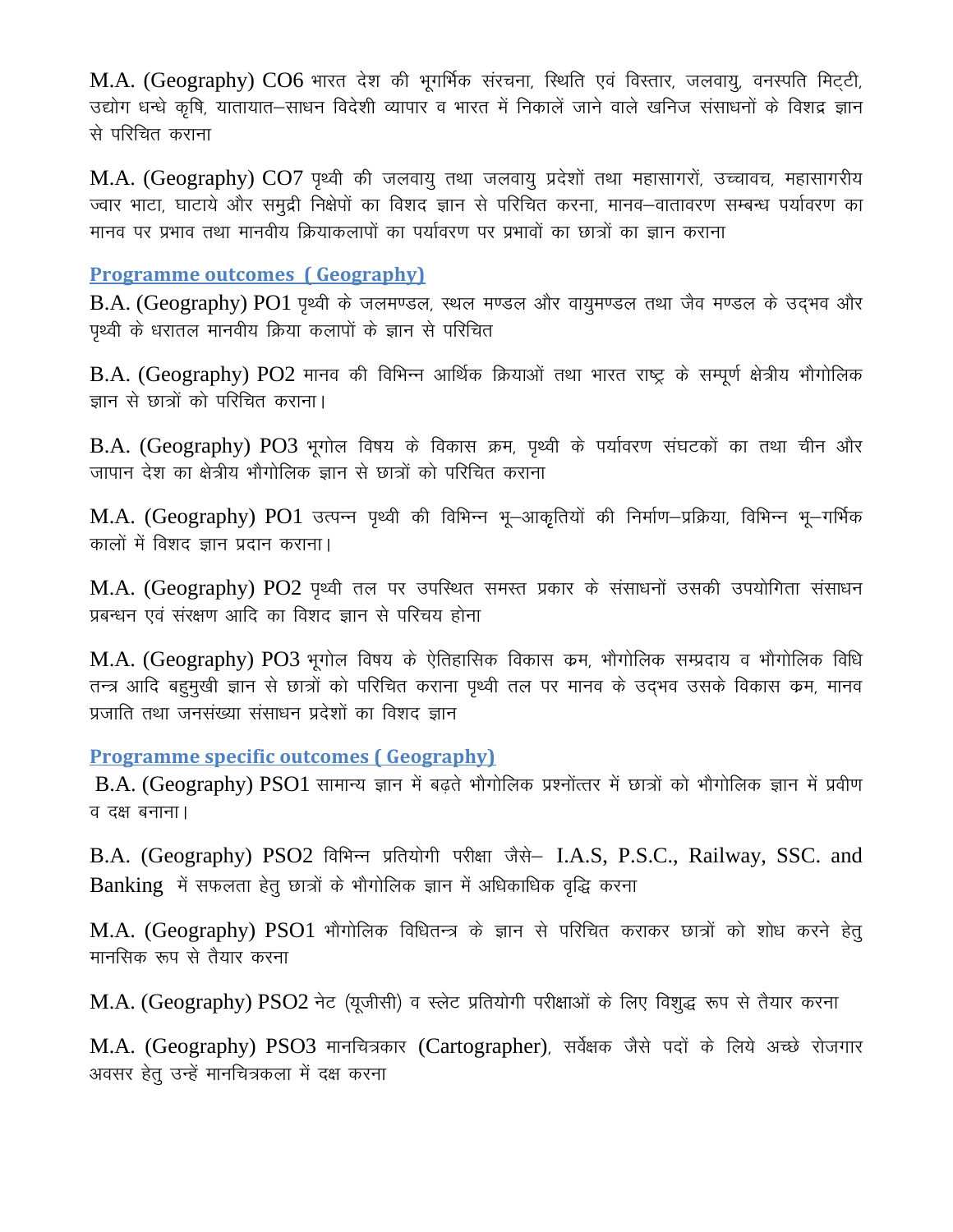# **Course outcomes (Economics)**

B.A. (Economics) CO1 अर्थशास्त्र का अर्थ, परिभाषाएं, विषय-वस्त्, मांग, उपयोगिता विश्लेषण सिद्धान्त, उत्पादन सिद्धान्त तथा वितरण सिद्धान्त

 $B.A.$  (Economics)  $CO2$  अर्थव्यवस्था की प्रकृति, विशेषताएं, संसाधन, जनसंख्या, नियोजन, निर्धनता, गरीबी, बेरोजगारी, कृषि, उद्योग आदि

 $B.A.$  (Economics)  $CO3$  राष्ट्रीय आय की अवधारणएं, मुद्रा एवं बैंकिंग के साथ-साथ इससे संबन्धित विभिन्न अवयवों

B.A. (Economics) CO4 रास्जव एवं अन्तर्राष्ट्रीय व्यापार से सम्बन्धित विभिन्न सिद्धान्तों जैसे अन्तर्राष्ट्रीय व्यापार सिद्धान्त, करारोपण आदि

 $B.A.$  (Economics)  $CO5$  आर्थिक विकास का अर्थ उसको प्रभावित करने वाले तत्व, विकासशील व अल्पविकसित देशों से सम्बन्धित सिद्धान्त, गरीबी, बेरोजगारी आदि

 $B.A.$  (Economics)  $CO6$  स्फीति नियन्त्रण, बेरोजगारी, गरीबी नियंत्रण तथा कृषि, उद्योग नीतियों का अध्ययन

 $B.A.$  (Economics)  $CO7$  आर्थिक विचारों का इतिहास जिसमें पाश्चात्य अर्थशस्त्रियों के आर्थिक विचार तथा भारत के कुछ प्रमुख विद्वानों के आर्थिक विचारों का अध्ययन

 $M.A.$  (Economics)  $CO1$  मांग विशलेषण के विभिन्न सिद्धान्त, उत्पत्ति के नियम, वस्तू तथा साधनों की कीमत निर्धारण के सिद्धान्त का अध्ययन

 $M.A.$  (Economics)  $CO2$  विकास व उसकों प्रभावित करने वाले कारक तथा आर्थिक विकास से सम्बन्धित विभिन्न सिद्धान्त है।

M.A. (Economics) CO3 डाटा संग्रह की विभिन्न विधियों, केन्द्रीय प्रवृत्ति की मापे, सह-सम्बन्ध गुणांक, सचकांक, प्रायिकता आदि

M.A. (Economics) CO4 अन्तर्राष्ट्रीय व्यापार के विभिन्न सिद्धान्त, व्यापार शर्ते, भूगतान सन्तूलन IBRD, IMF, WTO आदि है।

M.A. (Economics) CO5 श्रम बाजार, रोजगार, मजदूरी निर्धारण के सिद्धान्त व क्रियान्वयन, औद्योगिक संबंध तथा व्यापार सम्बन्ध है।

M.A. (Economics) CO6 राष्ट्रीय सिद्धान्त, कीन्स सिद्धान्त, उपयोग व विनियोग फलन, गुणक, त्वरक, मुद्रा परिमाण सिद्धान्त, ब्याज सिद्धान्त

M.A. (Economics) CO7 लोक वित्त का अर्थ व विषय वस्तु, बजट, करारोपण, लोक व्यय तथा लोक ऋण आदि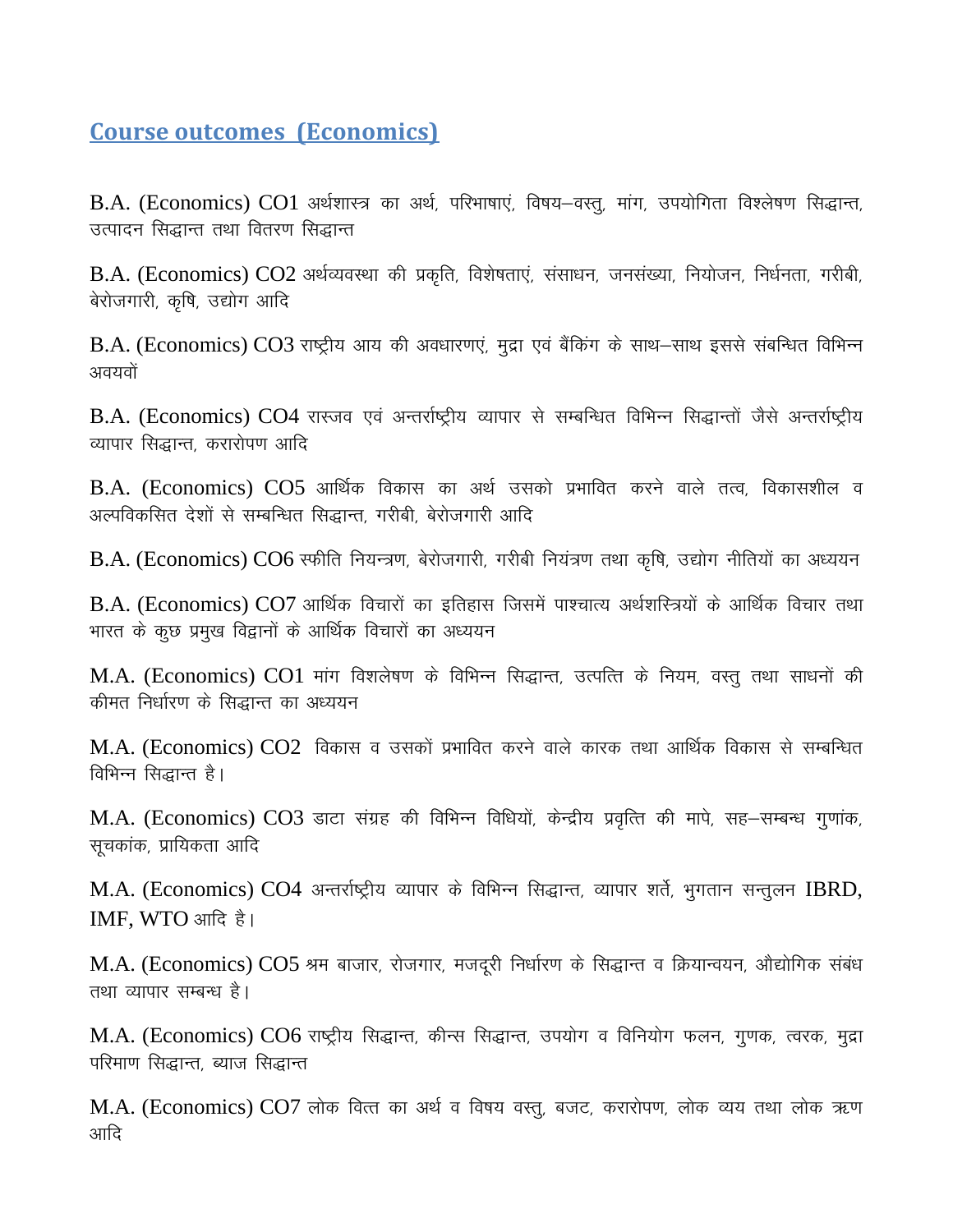$M.A.$  (Economics)  $CO8$  आर्थिक विकास और उसका निर्धारण, भारत में नियोजन, जनसंख्या, गरीबी, बेरोजगारी, कृषि तथा उद्योग

M.A. (Economics) CO9 अर्थशास्त्र विषय से सम्बन्धित मौखिक प्रश्न

 $M.A.$  (Economics)  $CO10$  कृषि और आर्थिक विकास, कृषि उत्पादकता, भूमि सुधार और नीतियों, ग्रामीण श्रम पूर्ति, पूंजी और ग्रामीण शाख की भूमि आदि का अध्ययन

#### **Programme outcomes (Economics)**

 $B.A.$  (Economics)  $PO1$  "आर्थिक विश्लेषण का सिद्धान्त" अर्थशास्त्र के विशिष्ट सिद्धान्तों का ज्ञान, भारतीय अर्थव्यवस्था के विभिन्न क्षेत्रों यथा कृषि उद्योग, सेवा, व्यापार जनसंख्या, गरीबी आदि से सम्बन्धित समस्याओं का विश्लेषण करने में दक्षता

B.A. (Economics) PO2 'राष्ट्र आय विश्लेषण मुद्रा तथा बैंकिंग' विभिन्न अवधारणएं तथा निर्धारण, मुद्रा के कार्य महत्व तथा इसके विभिन्न सिद्धान्त एवं बैंकिंग क्षेत्र के विभिन्न क्रिया कलापों को समझने की दक्षता 'लोक वित्त तथा अर्न्सष्ट्रीय व्यापार' लोक व्यय, लोक ऋण, व्यवस्था के साथ–साथ अर्न्सष्ट्रीय व्यापार के विभिन्न सिद्धान्तों सन्तुलन, मुद्रा अवमुल्यन आदि से सम्बन्धित व्यवहारों को समझने की दक्षता

 $B.A.$  (Economics)  $PO3$  'कम-विकसित देशों का अर्थशास्त्र', अल्पविकसित देशों की समस्याएं, बाधाएं, आर्थिक विकास के सिद्धान्त, नियोजन, 'भारत की आर्थिक नीतियां' जनसंख्या, बेरोजगारी, गरीबी उन्मुलन, कृषि उद्योग तथा व्यापार से सम्बन्धित भारत की आर्थिक नीतियों को समझने में दक्षता 'आर्थिक विचारों का इतिहास' पाश्चात्य तथा भारतीय अर्थशास्त्रियों के जीवन दर्शन व उनके विचारों को समझने दक्षता

M.A. (Economics) PO1 उपभोक्ता व्यवहार सिद्धान्त, उत्पादन फलन तथा कीमत निर्धारण एवं वितरण से सम्बन्धित सिद्धान्त को संवृद्धि एवं विकास के सामाजिक एवं संस्थागत दृष्टिकोणों के साथ–साथ विकास के विभिन्न सिद्धान्त, अर्थशास्त्र विषय में प्रयुक्त होने वाले गाणितीय तथा सांख्यिकीय विधियाँ अन्तर्राष्ट्रीय व्यापार के विभिन्न सिद्धान्तों, लाभों, भूगतान सन्तुलन, अर्न्साष्ट्रीय संस्थाओं के साथ–साथ भारत की व्यापारिक नीतियाँ श्रम बाजार, रोजगार मजदरी निर्धारण के साथ–साथ औद्योगिक सम्बन्धों को समझने में दक्षता

M.A. (Economics) PO2 राष्ट्रीय आय, उपभोग फलन, निवेश फलन, रोजगार सिद्धान्त के साथ–साथ मौद्धिव नीतियों एवं व्यापार चकों को समझने में दक्षता, लोक व्यय, करारोपण, लोक ऋण, राजकोषीय नीति के साथ–साथ भारतीय लोक वित, आर्थिक विकास, नियोजन, जन सम्बन्धी विशेषताओं के साथ–साथ कृषि उद्योग मौद्धित तथा बाहय क्षेत्रों को समझने में दक्षता प्राप्त करता है। इसका चतुर्थ प्रश्न पत्र vica-voce है इसमें छात्र / छात्राओं से अर्थशास्त्र तथा कृषि क्षेत्र से सम्बन्धित विभिन्न आर्थिक विश्लेषण

### **Programme specific outcomes (Economics)**

B.A. (Economics) PSO1 अर्थशास्त्र विषय के साथ स्नातक उपाधि प्राप्त करने वाले छात्र / छात्राएं निम्नलिखित क्षेत्रों में अपना भविष्य उज्ज्वल कर सकते हैं:– 01. शिक्षा विभाग 02.प्रशासनिक सेवा 03. बैंकिंग क्षेत्र 04- प्रबन्धन क्षेत्र 05- स्टाक मार्केट 06- निजि व्यवसाय आदि I

 $M.A.$  (Economics) PSO1 अर्थशास्त्र विषय के साथ स्नातकोत्तर उपाधि प्राप्त करने वाले छात्र / छात्राएं निम्नलिखित क्षेत्रों में अपना भविष्य उज्ज्वल कर सकते हैं:– 01. भारत अर्थ सेवा 02. वित्तीय एवं आर्थिक सलाहकार 03. विभिन्न वित्तीय विभागों में प्रमुख अर्थशासत्री 04. प्रवक्ता एवं प्रोफेसर 05. निदेशक 06. सचिव एवं प्रबन्धक 07 बैंकिंग क्षेत्र आदि।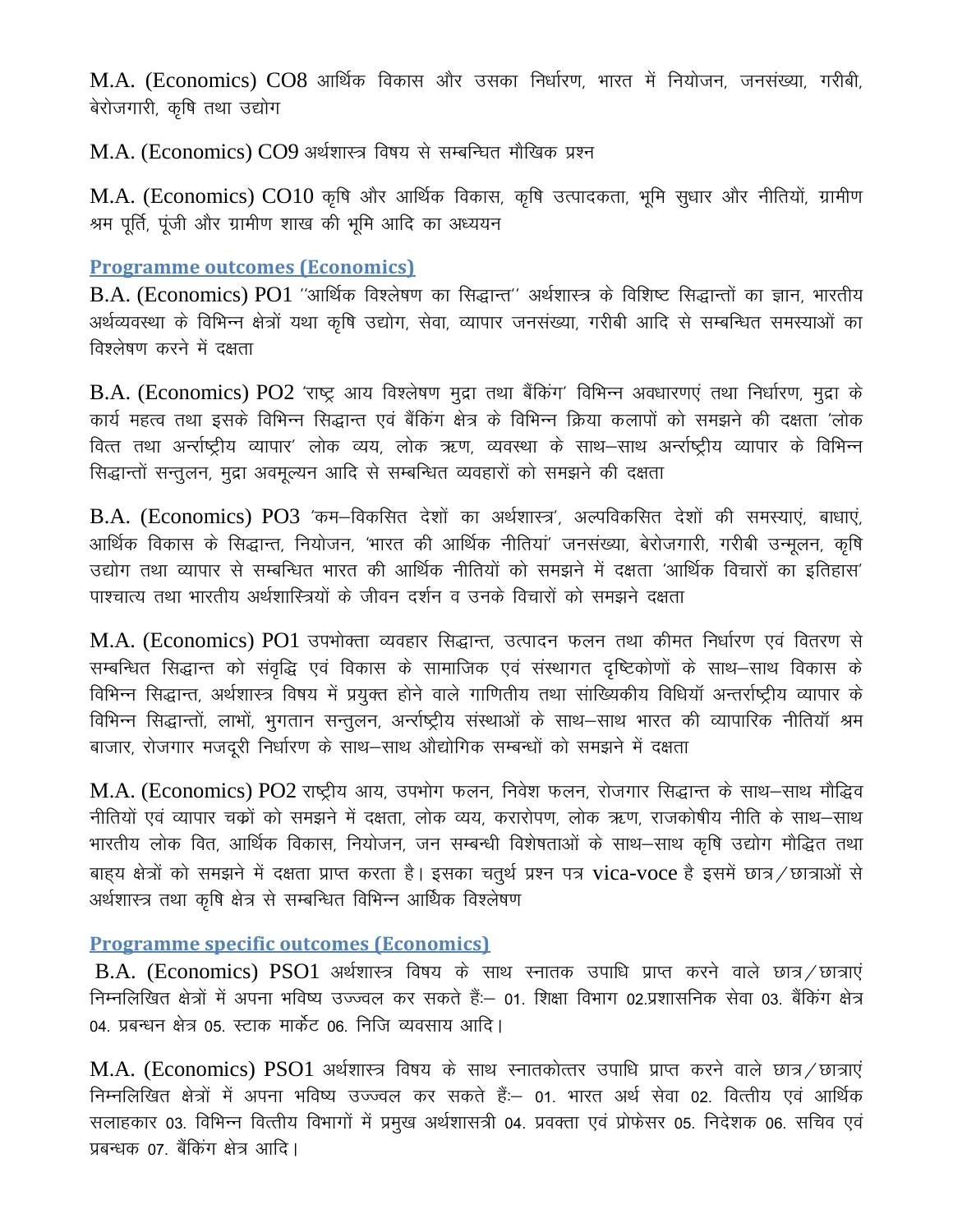## **Course outcomes (Hindi)**

 $B.A.$  (Hindi)  $CO1$  भाषा–प्रकृति स्वरूप और ऐतिहासिक परिदृश्य (हिन्दी भाषा का ऐतिहासिक परिचय एवं बोलियों से परिचित होना)

 $B.A.$  (Hindi)  $CO2$  व्यवहारिक धरातल (हिन्दी व्याकरण का ज्ञान होना)

 $B.A.$  (Hindi)  $CO3$  प्राचीन एवं मध्यकालीन काव्य (हिन्दी साहित्य के इतिहास में आदिकाल, भक्तिकाल के कवियों की जानकारी)

 $B.A.$  (Hindi)  $CO4$  हिन्दी नाट्य साहित्य (हिन्दी गद्य विद्या नाटक का परिचय होना)

 $B.A.$  (Hindi)  $CO5$  प्रयोजन मूलक हिन्दी का स्वरूप (हिन्दी के कामकाजी रूप से परिचित कराना)

 $B.A.$  (Hindi)  $CO6$  हिन्दी का आधुनिक गद्य विधाएं (मद्य की नवीन विधाओं से परिचित होना)

 $B.A.$  (Hindi)  $CO7$  आधुनिक हिन्दी काव्य (हिन्दी साहित्य के आधुनिक काल के कवियों से परिचित होना)

 $B.A.$  (Hindi)  $CO8$  हिन्दी कथा साहित्य (कहानी और उपन्यास से परिचित होना)

 $B.A.$  (Hindi)  $CO9$  अद्यतन काव्य (आधुनिक हिन्दी काव्य में आधुनिक युग के कवियों से परिचित होना)

 $B.A.$  (Hindi)  $CO10$  निबन्ध एवं अन्य गद्य विधाएं (निबन्ध एवं गद्य की अन्य विधा की जानकारी)

B.A. (Hindi) CO11 क्षेत्रीय भाषा और साहित्य (देश की क्षेत्रीय भाषा और साहित्य से परिचित कराना)

 $M.A.$  (Hindi)  $CO1$  निबन्ध, कहानी एवं अन्य गद्य विधाएं (हिन्दी साहित्य की अन्य विधाएं के साथ–साथ निबन्ध एवं कहानी से परिचय होना)

 $M.A.$  (Hindi)  $CO2$  प्राचीन एवं मध्यकालीन काव्य (हिन्दी साहित्य के इतिहास के आदिकाल एवं भक्तिकाल साहित्य के कवियों से परिचय करवाना)

M.A. (Hindi) CO3 हिन्दी साहित्य भाषा और देवनागरी लिपि का इतिहास (हिन्दी साहित्य का इतिहास एवं देवनागरी लिपि का इतिहास पर विस्तृत जानकारी)

M.A. (Hindi) CO4साहित्य शास्त्र और समालोचना के सिद्धान्त (काव्य शास्त्र एवं पाश्चाय काव्यशास्त्र का परिचय)

 $M.A.$  (Hindi)  $CO5$  भारतीय साहित्य (हिन्दी के साथ-साथ देश की दूसरी भाषा का ज्ञान होना)

 $M.A.$  (Hindi)  $CO6$  आधुनिक हिन्दी काव्य (आधुनिक युग के कवियों से परिचय करवाना)

 $M.A.$  (Hindi)  $CO7$  नाटक, एकांकी एवं उपन्यास (छात्रों को नाटक, एकांकी एवं उपन्यास का विस्तृत ज्ञान)

M.A. (Hindi) CO8 विविध विकल्प, कबीर, सुर, जायसी, भारतेन्द् हरिश्चन्द्र, प्रयोजन मूलक हिन्दी (छात्रों के ज्ञान हेतु किसी एक कवि का विशेष अध्ययन कराना)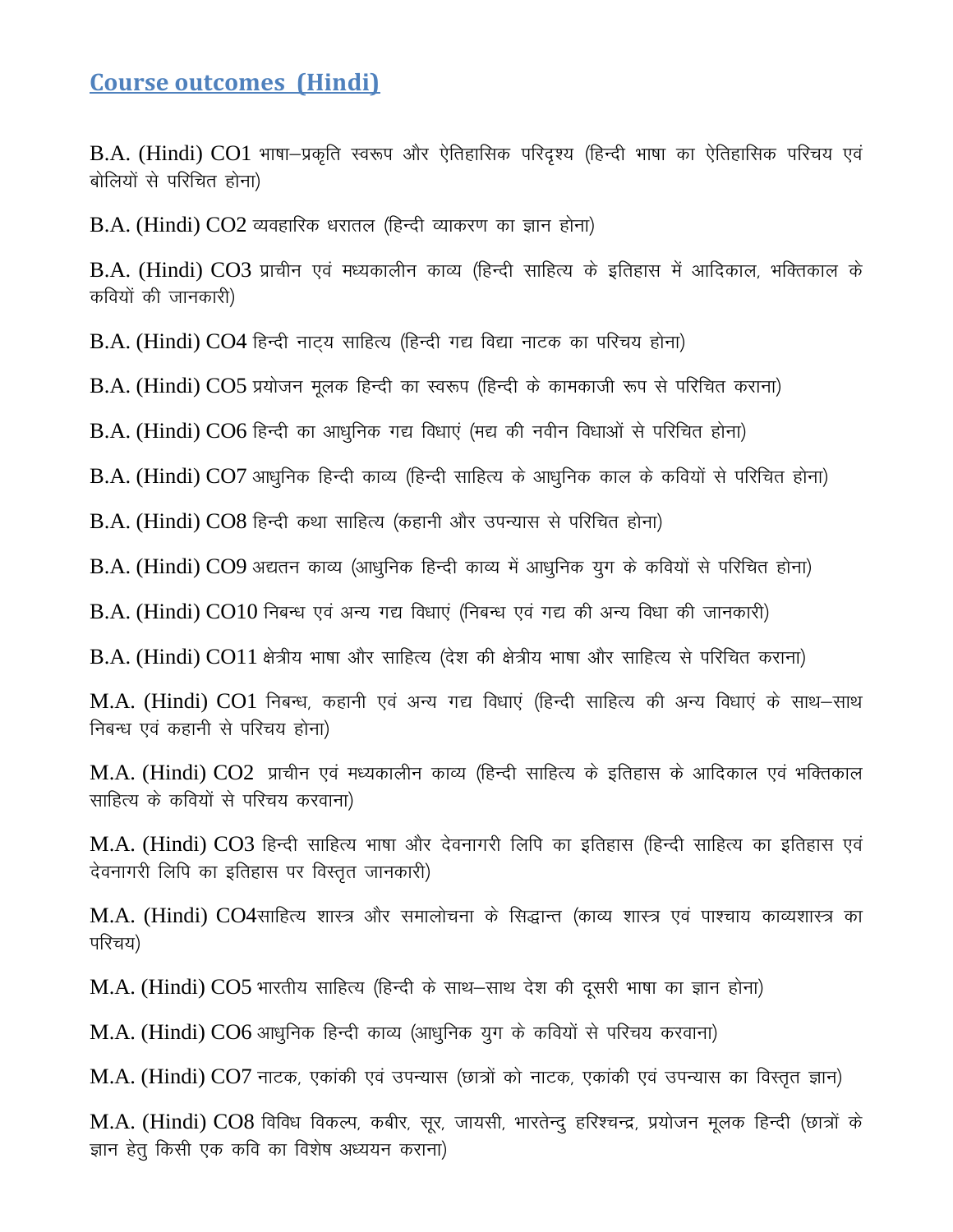$M.A.$  (Hindi)  $CO9$  साहित्यिक निबन्ध एवं वस्तुनिष्ठ प्रश्न (प्रतियोगात्मक परीक्षाओं की दृष्टि से छात्र / छात्राओं को निबन्ध एवं वस्तुनिष्ठ प्रश्नों की जानकारी कराना)

 $M.A.$  (Hindi)  $CO10$  मौखिकी एवं प्रोजेक्ट (साक्षात्कार एवं शोध हेतु छात्रों को तैयार कराना)

### **Programme outcomes (Hindi)**

 $B.A.$  (Hindi)  $PO1$  हिन्दी भाषा एवं उसकी बोलियों का ज्ञान एवं हिन्दी व्याकरण की जानकारी होना।

 $B.A.$  (Hindi)  $PO2$  प्रयोजनमुलक हिन्दी के माध्यम से कामकाजी हिन्दी की जानकारी।

B.A. (Hindi) PO3 हिन्दी साहित्य का इतिहास, आधुनिक हिन्दी साहित्य का इतिहास एवं भाषा के साथ-साथ देश की अन्य भाषाओं की जानकारी।

 $M.A.$  (Hindi)  $PO1$  हिन्दी साहित्य, भाषा और देवनागरी लिपि का इतिहास, आदिकाल एवं भक्तिकाल की जानकारी के साथ गद्य की अन्य विधाओं के साथ भारतीय साहित्य की जानकारी महैया कराना।

 $M.A.$  (Hindi)  $PO2$  आधुनिक हिन्दी काव्य के साथ ही नाटक एकांकी, उपन्यास और साथ ही प्रतियोगात्मक परीक्षाओं की दृष्टि से वस्तुनिष्ट प्रश्न की तैयारी साथ ही साक्षात्कार हेतू मौखिक परीक्षा एवं शोध हेतू प्रोजेक्ट फाइल की तैयारी कराना।

### **Programme specific outcomes (Hindi)**

 $B.A.$  (Hindi) PSO1 सफलता हेतू छात्र / छात्राओं को सामान्य हिन्दी एवं व्याकरण का ज्ञान

 $B.A.$  (Hindi)  $PSO2$  प्रयोजनमुलक हिन्दी के माध्यम से छात्र / छात्राओं के सामने रोजगार के अनेक अवसर जैसे– हिन्दी अनुवादन, राजभाषा अधिकारी, हिन्दी अधिकारी, हिन्दी टंकण, हिन्दी उदघोषक, पत्रकार, एंकर आदि रोजगार के अवसर

 $M.A.$  (Hindi) PSO1 नेट/स्लेट प्रतियोगात्मक दृष्टि से छात्र/छात्राओं को हिन्दी साहित्य का पर्याप्त ज्ञान होना।

 $M.A.$  (Hindi)  $PSO2$  प्रतियोगात्मक परीक्षाओं की तैयारी हेतू छात्र / छात्राओं को तैयार करना साथ ही मौखिकी एवं प्रोजेक्ट के माध्यम से उन्हें मानसिक रूप से शोध की ओर तैयार करना

**Course outcomes (Physical Education)**

B.A. (Physical Education) CO1 It creats awareness about fitness among students

B.A. (Physical Education) CO2 It develops sports culture among students

B.A. (Physical Education) CO3 It brings about changes in the behaviour of students

B.A. (Physical Education) CO4 It makes students learnt to be disciplined in life

B.A. (Physical Education) CO5 It develops competency among students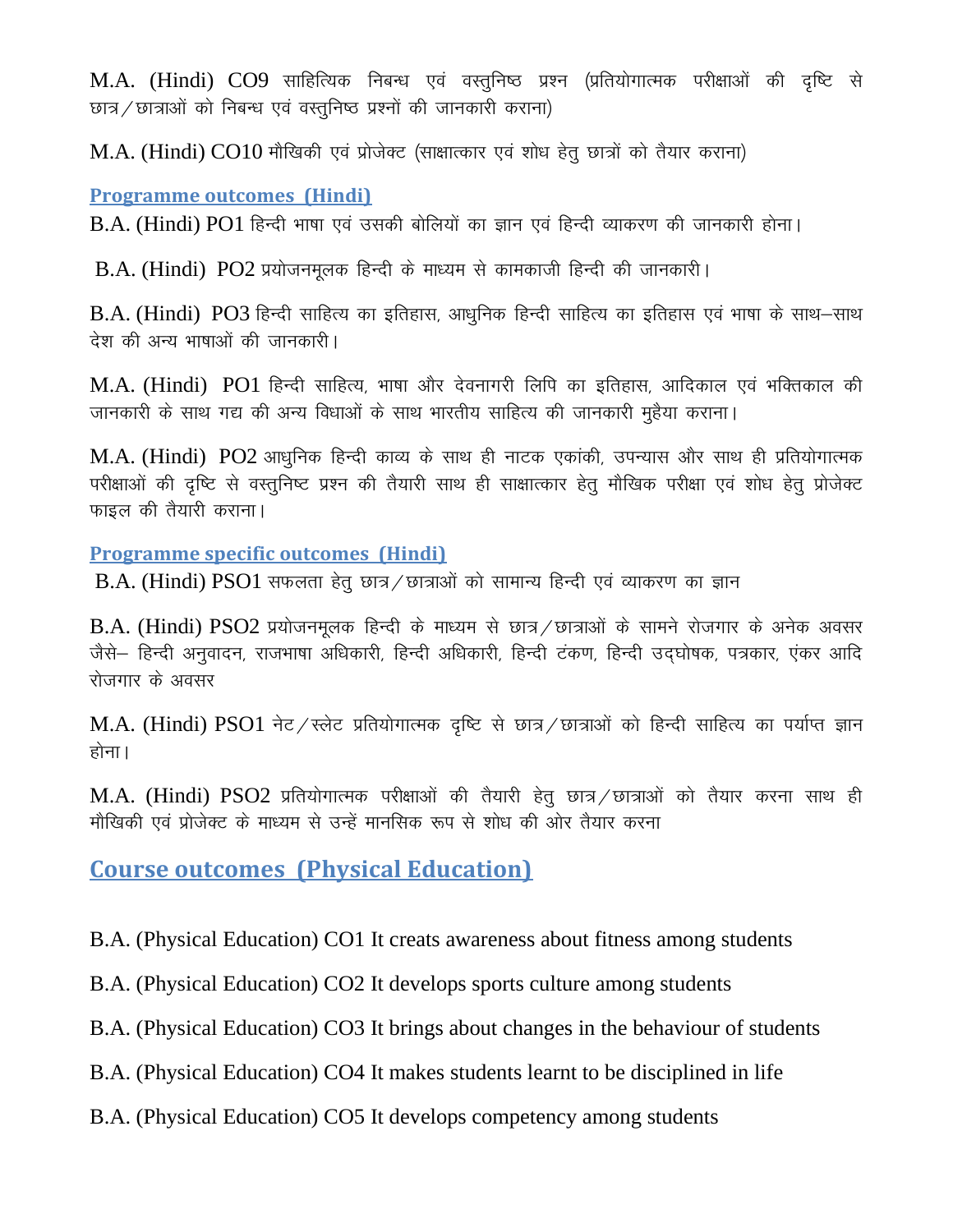### **Programme outcomes (Physical Education)**

B.A. (Physical Education) PO1 After completion of programme students shall be able to keep themselves physically, mentally fit and can develop sports culture and competency. Moreover they can create awarness among masses.

## **Programme specific outcomes (Physical Education)**

B.A. (Physical Education) PSO1 Can do B.P.Ed and other physical education related courses and can teach in schools, can give coaching and can act as fitness trainer.

**Course outcomes (Political Science)**

B.A. (Political Science) CO1 Political Theory: Students get knowledge about govt. formation and functioning. They also acquire sense of rights, equality, justice and democracy.

B.A. (Political Science) CO2 National Movement and Indian Constitution: Students come to know how India won her freedom and what are their fundamental rights and duties.

B.A. (Political Science) CO3 Western Political Thinkers: Various political philosophies are useful for the students, as they get knowledge of state's emergence, individual and state relation and different political and constitutional norms and values.

B.A. (Political Science) CO4 Comparative Governments: Constitutional and political aspects of major countries like USA, UK, France , Swiss are imbibed into the minds of students thereby widening their vision.

B.A. (Political Science) CO5 Public Administration: It orients students to pursue their career in civil services, and private sector both, thus the country is benefited with the service of energetic youths.

B.A. (Political Science) CO6 Indian Political thought: Kautilya, Nehru, Gandhi, Ambedkar, who shaped India's path, are taught to the students preachings of such great thinkers prepare students for discussions, debates and speeches.

B.A. (Political Science) CO7 International Politics: Students come to know about the conflict and cooperation occurring at world arena, this is how a vision for peace emerges, among them.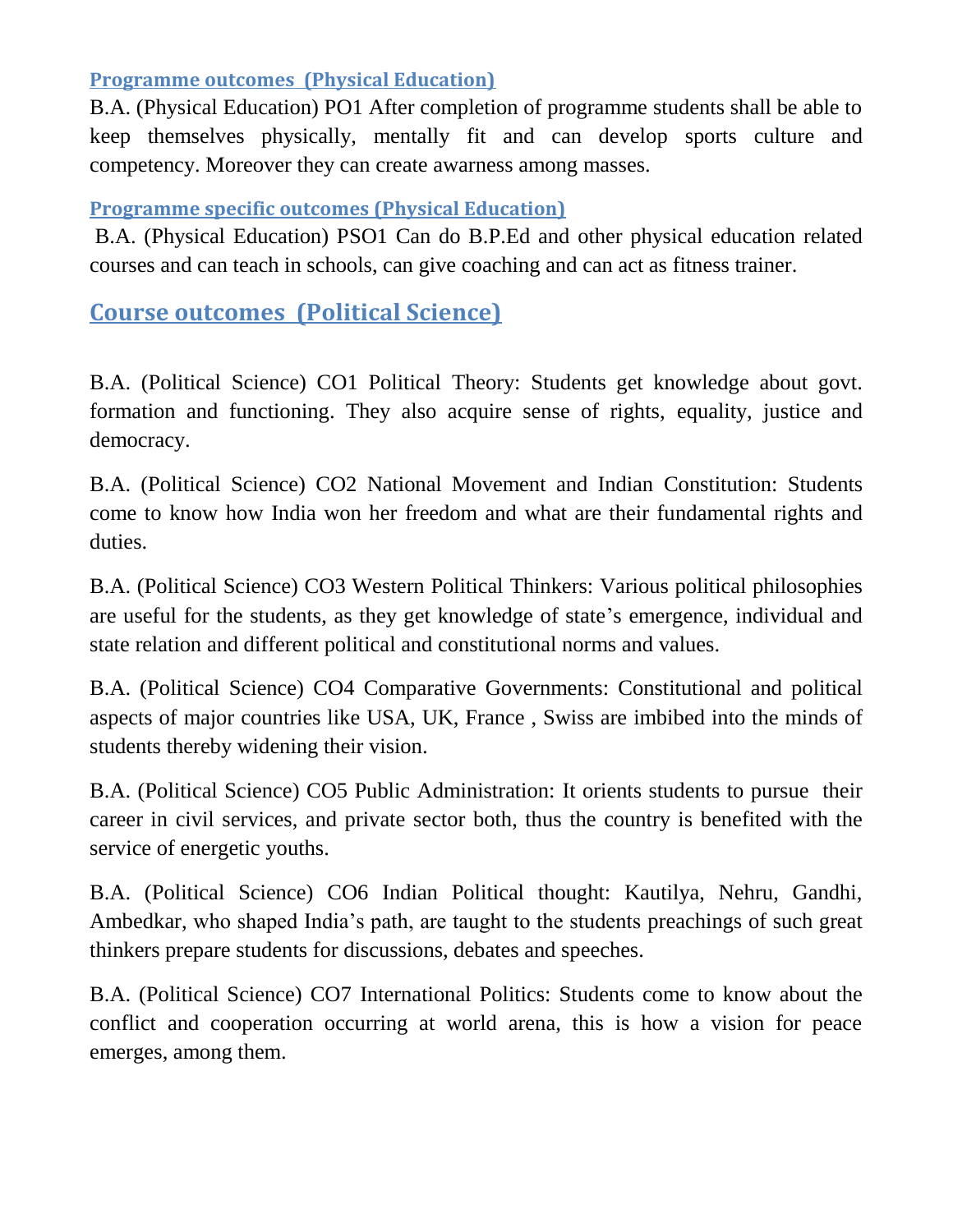M.A. (Political Science) CO1 Western Political Thinkers: Various political philosophies are useful for the students, as they get knowledge of state's emergence, individual and state relation and different political and constitutional norms and values.

M.A. (Political Science) CO2 Comparative politics and institutions, Comparative Governments: Constitutional and political aspects of major countries like USA, UK, France , Swiss are imbibed into the minds of students thereby widening their vision.

M.A. (Political Science) CO3 Indian govt. and Politics (As in B.A. I, Ist paper) Political Theory: Students get knowledge about govt. formation and functioning. They also acquire sense of rights, equality, justice and democracy. Students can become leaders, orator.

M.A. (Political Science) CO4 International Politics: Students come to know about the conflict and cooperation occurring at world arena, this is how a vision for peace emerges, among them.

M.A. (Political Science) CO5 Foreign Policy of Major Countries: Students desire the idea of foreign policies of USA, UK, China and India and how these states interact among themselves.

M.A. (Political Science) CO6 International Law: Students become aware with the rules of warfare, terrorism, environment, extradition and these affect the relations among various states.

M.A. (Political Science) CO7 International Organization: global organizations like UNO, ICJ, ILO, UNESCO, UNICEF, FAO, WHO and regional groups SAARC, ASEAN, NAM, G-7, BRICE, inculcate students with the knowledge of these bodies and their utility for mankind.

M.A. (Political Science) CO8 West Asia in World Politics: Oil, (the lifetime of human civilization) has its best source in this region, which also caurses tension and strife occasionally. Sectarian violence and genesis of major religion in this region, makes this study very lucrative for the pupils.

**Programme outcomes (Political Science)**

B.A. (Political Science) PO1 Students know the pros and cons of democracy. In addition they come to know the sacrifices of great freedom fighters and India's constitutional and Political machinery.

B.A. (Political Science) PO2 Inculcation of ethical, moral, philosophical norms and values are done and they become enlightened citizens.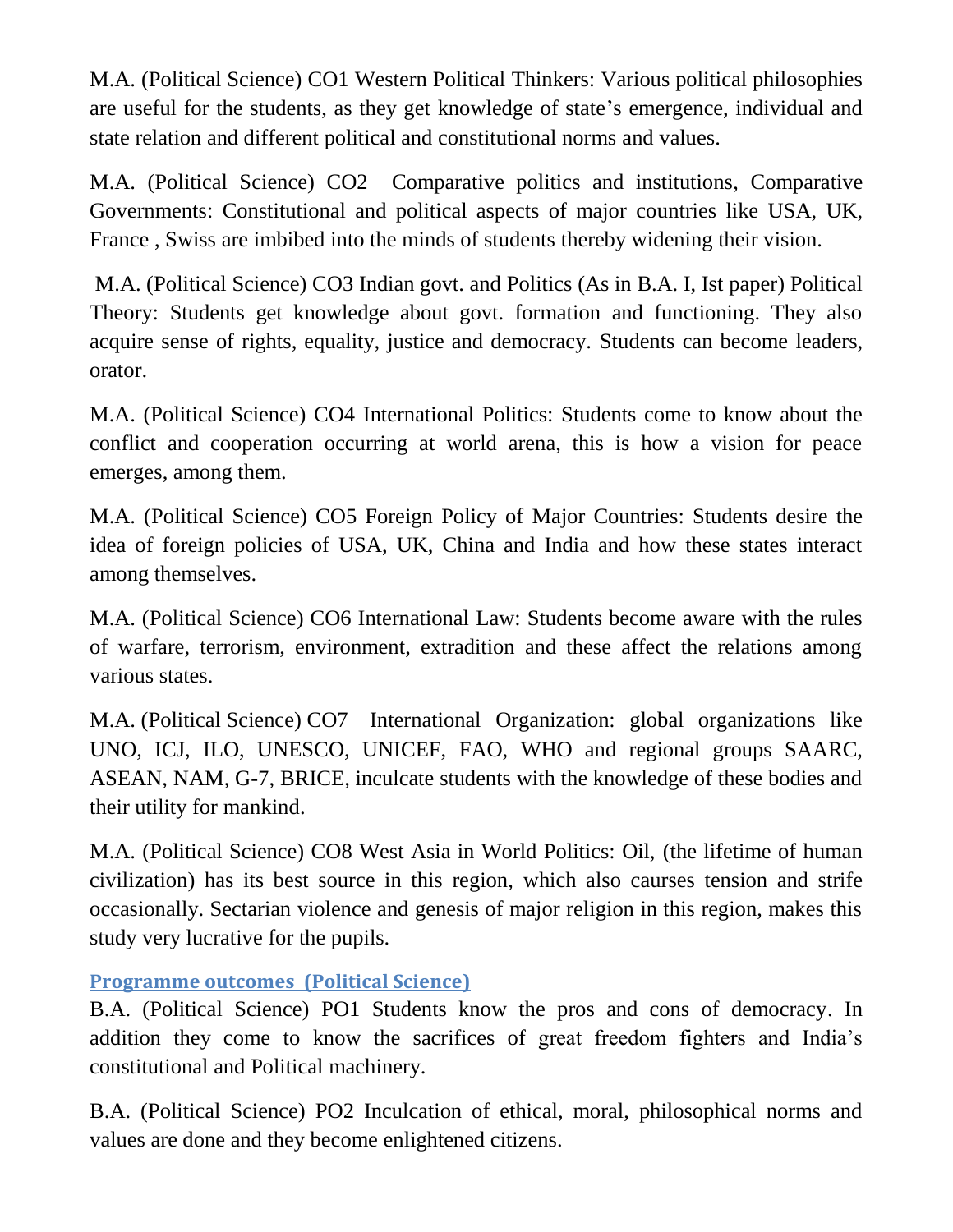B.A. (Political Science) PO3 Well updated with the General Awareness. Must read newspapers and magazines, must undergo through debates, discussions and speeches.

M.A. (Political Science) PO1 By completing this course the students become a tool in the process of nation building. Various political institutions, meant for the progress of the country, are known to the students, very well.

M.A. (Political Science) PO2 In addition to above, must read manifesto of political parties and go through political speeches, keenly observe international events.

**Programme specific outcomes (Political Science)**

B.A. (Political Science) PSO1 Useful in pursuing the occupation of journalist, advocate, political acitivist, human right activist and in running N.G.O's.

M.A. (Political Science) PSO1 (As above) In addition, one can indulge in surveys, invterviews, field work, project work and related tasks. Sometimes, profession of research associate and teachers also accrue after the post graduation.

**Course outcomes (Sanskrit)**

 $B.A.$  (Sanskrit)  $CO1$  काव्य एवं काव्य शास्त्र, किरातार्जुनियम महाभारत (वनकाव्य)

 $B.A.$  (Sanskrit)  $CO2$  व्याकरण अनुवाद एवं संस्कृत साहित्य का इतिहास-संज्ञा सन्धि प्रकरण

 $B.A.$  (Sanskrit)  $CO3$  नाटक गद्यकाव्य तथा काव्य शास्त्र, अभिज्ञान शाकुन्तलम, कादम्बरी महार्श्वेतावृतान्त तथा शुकनासेापदेश साहित्य दर्पण नाटक लक्षण, कथा तथा आख्यायिका

 $B.A.$  (Sanskrit)  $CO4$  व्याकरण, निबन्ध, गद्यनाटय साहित्य का इतिहास, लघुसिद्धान्त कौमुदी (अजन्तप्रकरण) नाटक साहित्य का इतिहास–भास के नाटक अभिज्ञान शाकुन्तलम, मुद्राराक्षख मृच्छकटिकम्

B.A. (Sanskrit) CO5 वेदमन्त्र, अपठितांश तथा भारतीय संस्कृति, ऋग्वेद–पुरूष सुक्त, अग्निसुक्त, शुक्त सूक्त, शिव संकल्प मूक्त, अथर्ववेद–पृथ्वी सूक्त। ईशावस्योपनिषद, मूलरामायण, श्री मदभगवतगीता, भ्रमरगीत, भारतीय संस्कृति–पुरूषार्थ चतुष्टय, वर्णाश्रमधर्म, संस्कार एवं पंचमहायज्ञ।

 $B.A.$  (Sanskrit)  $CO6$  नाटक, व्याकरण, और छनद, उत्तररामचरितमानस, लघुसिद्धान्त कौमुदी कुदन्तप्रकरण व छनद आर्य, अनुष्टुप, इन्द्रवज्रा, उपन्द्रवज्रा, उपजाति, वंशस्थ, मन्दाकान्ता, शिखरिणी आदि।

 $B.A.$  (Sanskrit)  $CO7$  अद्यतन संस्कृत साहित्य, अद्यतनकविता, शिवराज विजयम प्रथम निश्वास, आधुनिक संस्कृत साहित्य का इतिहास।

### **Programme outcomes (Sanskrit)**

B.A. (Sanskrit) PO1 महाभारत काल के राज्य व्यवस्था के विषय में ज्ञान प्राप्त होता है तथा संज्ञा और सन्धि के ज्ञान प्राप्त करते हैं।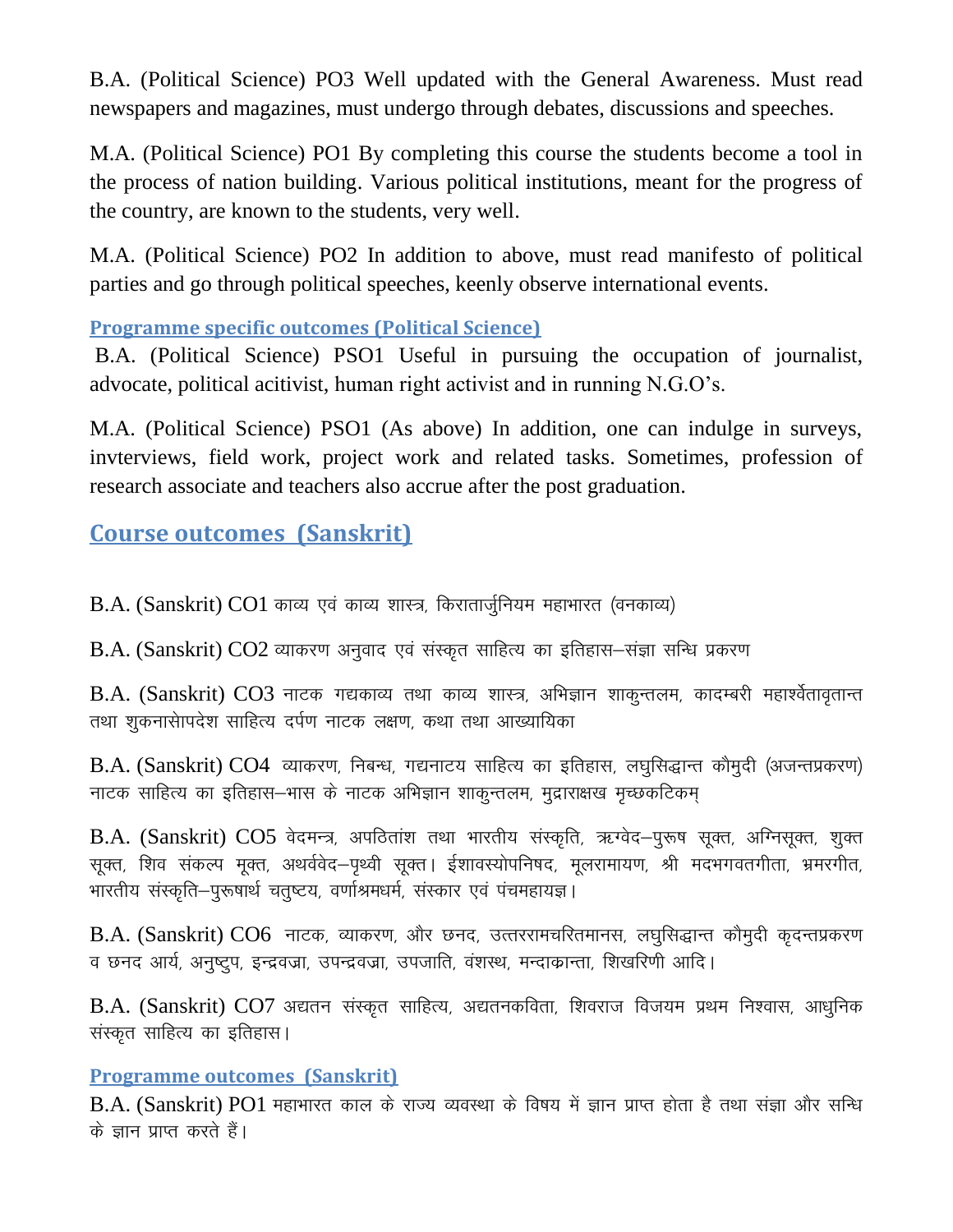$B.A.$  (Sanskrit)  $PO2$  प्राचीन संस्कृत साहित्य के नाटय शास्त्र का ज्ञान प्राप्त होता है तथा व्याकरण में रूप ओर हलन्त प्रकरण युष्मद अस्मद तद इत्यादि के विषय पर व्रहद ज्ञान प्राप्त होता है।

B.A. (Sanskrit) PO3 वेदों शास्त्रों का ज्ञान प्राप्त होता है। भारतीय संस्कृति संस्कार वर्णआश्रम इत्यादि के विषय पर ज्ञान प्राप्त होता है। संस्कृत का प्राचीनतम इतिहास के विषय में ज्ञान प्राप्त होता है तथा विभिन्न छन्दों के विषय में ज्ञान प्राप्त होता है।

#### **Programme specific outcomes (Sanskrit)**

 $B.A.$  (Sanskrit)  $PSO1$  संस्कृत का क्षेत्र विशाल है। रोजगार के विभिन्न क्षेत्र छात्र / छात्राओं को आमन्त्रित करते हैं जैसे शिक्षा का क्षेत्र, पाणिडत्य का क्षेत्र, पुरातत्व विभाग प्राचीन एवं अर्वाचीन संस्कृत साहित्य का क्षेत्र, विभिन्न देशों में संस्कृत अनुवादक इत्यादि। विभिन्न प्रकार के अनुष्ठाान तथा गृह शान्ति व अन्यान्य प्रकार की पूजा अर्चना कराने हेतु देश तथा विदेश में भी विद्वानों की महती आवश्यकता होती है।

## **Course outcomes (History)**

B.A. (History) CO1 Political History of Medieval India (1200-1526 A.D.); knowledge of medieval India sources, rise and downfall of Slave dynasty, Tuglaq Dynasty, Lodhi dynasty, Nature of state, Central & provincial administration, literature and architecture.

B.A. (History) CO2 History of Europe (1450-1789 A.D.); knowledge of Emergence of Renaissance, Nature and Impact, Rise of National states-Spain, France, England and Roman Empire, England and Industrial revolution, Rise of Russia and Austrain Empire, American war of Independence.

B.A. (History) CO3 Political History of Medieval India (1526-1740 A.D.); knowledge of Mughal Emire in India, Later Medieval India

B.A. (History) CO4 History of Europe (1789-1870 A.D.) knowledge of Europe since Napoleon, The Rise of Modern Europe.

B.A. (History) CO5 Political History of Modern India (1740-1946 A.D.) knowledge of Advance History of Modern India, Freedom Struggle, social background of Indian Nationalism

B.A. (History) CO6 History of Europe (1871-1950 A.D.) knowledge of History of Modern Europe, Bismarch, Hitler, Evolution of Modern Italy, A History of War and Peace 1939-65, cold war and its origins.

B.A. (History) CO7 History of India culture knowledge of Indue Valley civilization, Vedic period, Jainism and Buddism, History and culture of Indian people Religions and Social reforms, India today, our Heritage.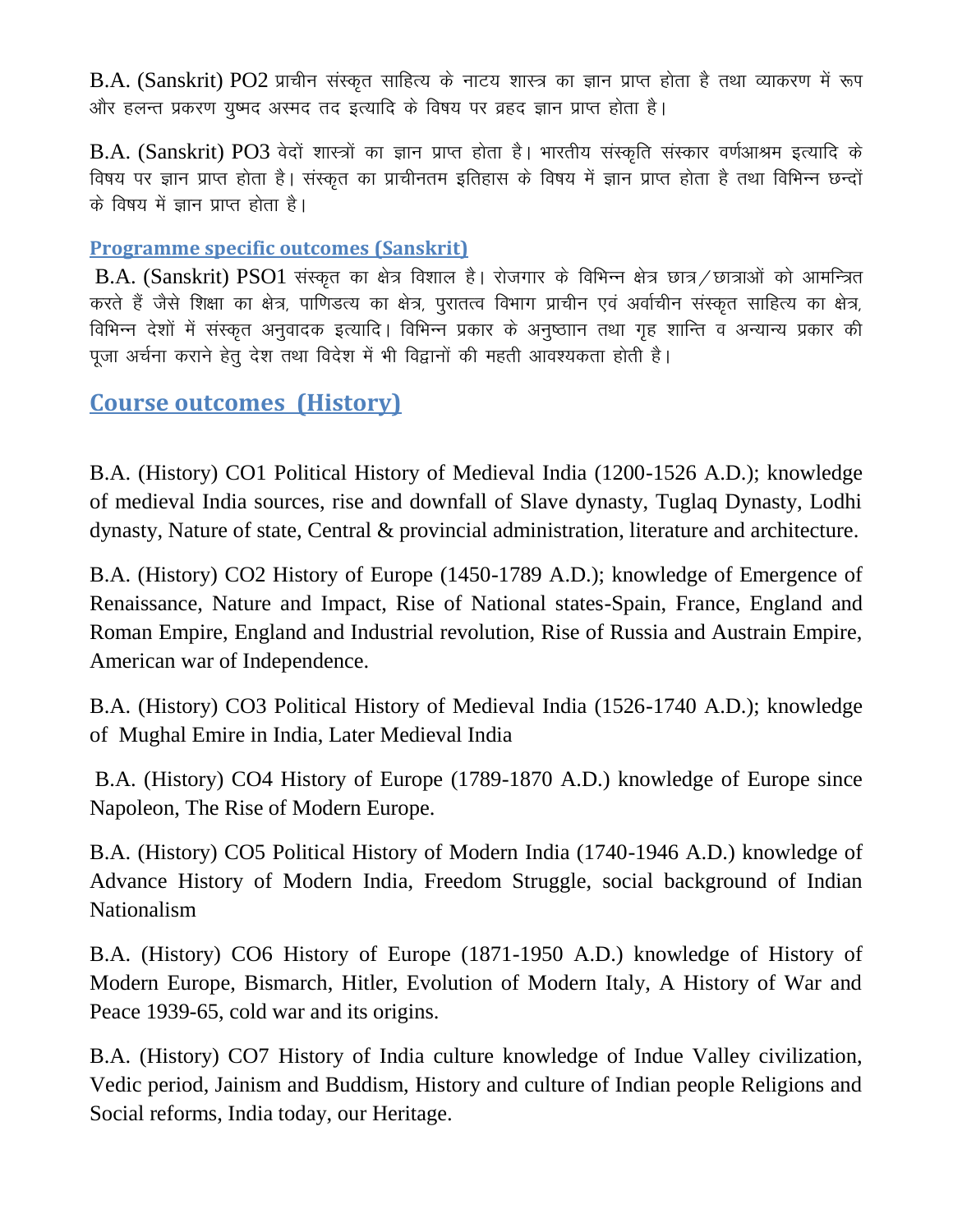M.A. (History) CO1 Historiography-Theory and Method-knowledge of Historiography, bias in History, Modern trends of History writings, objectivity in History.

M.A. (History) CO2 World History (1453-1870 A.D.) knowledge of decline of feudalism and risen of modern Era, Renaissance, Reformation movement, Rise of states-Spain, France, England etc. Industrial and Intellectual movements.

M.A. (History) CO3 History of Medieval India and Central Asia (1200-1526) knowledge of medieval India sources, Rise and downfall of slave dynasty, Tughlag dynasty, Lodhi dynasty, Nature of state, Central and provincial administration, art and literature.

M.A. (History) CO4 History of Medieval India (1526-1657) knowledge of Mughal Empire in India.

M.A. (History) CO5 National Movement of India (1857-1947 A.D.) knowledge of Advanced History of Modern India, Freedom struggle, Nationalism

M.A. (History) CO6 World History (1870-1950 A.D.) knowledge of incident happened in World between (1870-1950 A.D.)

M.A. (History) CO7 History of Medieval India (1658-1761 A.D.) knowledge of later Mughal period, Emergence and decline of Maratha Empire.

M.A. (History) CO8 Society, Economy and Culture of Medieval India (1200-1750 A.D.) knowledge of evolution of Indian culture, Vedic period, Religions and social reforms upto Independent India.

**Programme outcomes (History)**

B.A. (History) PO1 Knowledge of Political History of Medieval India and knowledge of History of Europe (1450-1789 A.D.)

B.A. (History) PO2 Knowledge of Political History of Medieval India (1526-1740 A.D.) and knowledge of History of Europe (1789-1870 A.D.)

B.A. (History) PO3 Knowledge of Political History of Modern India (1740-1964 A.D.) and knowledge of History of Europe (1871-1950A.D.) and knowledge of evolution of Indian culture.

M.A. (History) PO1 Knowledge of Historiography-Theory and Method, knowledge of incidents happened in world between 1453-1870, knowledge of History of Medieval India (1200-1657)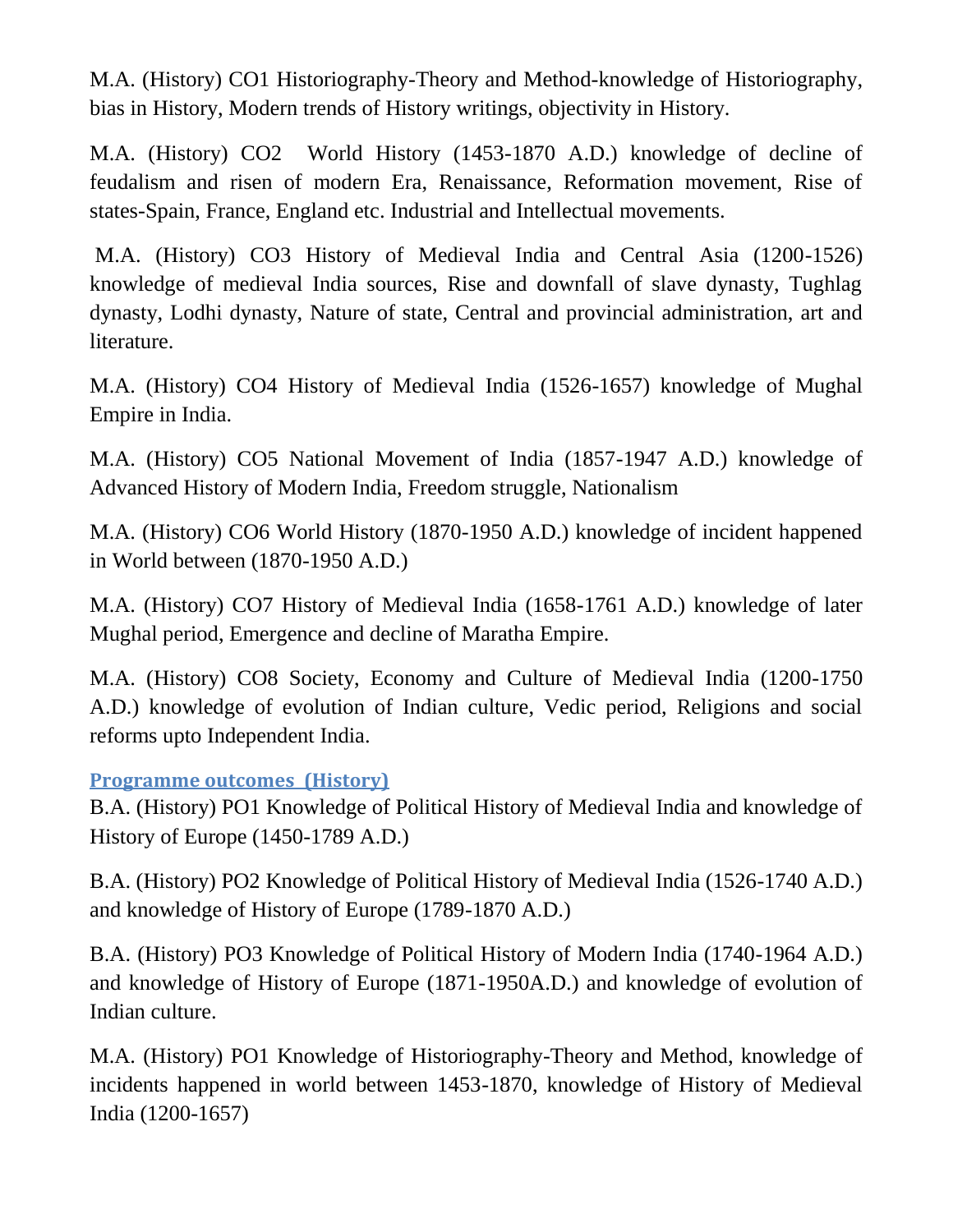M.A. (History) PO2 Knowledge of National Movement of India (1857-1947 A.D.) knowledge of World History (1870-1950 A.D.) knowledge of History of Medieval India (1658-1761) knowledge of society, Economy and culture of Medieval India (1200-1750 A.D.)

## **Programme specific outcomes (History)**

B.A. (History) PSO1 Students are benefited by acquiring knowledge of Political History of Medieval India and knowledge of History Europe (1450-1789) for competitive exams.

B.A. (History) PSO2 Students are benefited from knowledge of Political History of Medieval India (1526-1740 A.D.) and knowledge of History Europe (1789-1870 A.D.) and prepare themselves for competitive exams.

B.A. (History) PSO3 Students are benefited by acquiring overall knowledge of Medieval, Modern and Europe History and prepare themselves for various competitive exams.

M.A. (History) PSO4 Students get knowledge of Indian and World History and prepare themselves for competitive exams such as I.A.S., P.C.S., NET/SET, Railways etc.

# **COURSE OUTCOMES (Commerce)**

B.Com. CO1. Basic form of communicating ; Communication models and processes. Effective Communication.

B.Com. CO2. Planning of statistical investigation, census and sampling methods, Collection of primary and secondary data.

B.Com. CO3. Meaning and scope of accounting, Book keeping and accounting, Branches of accounting, Accounting principles.

B.Com. CO4. Framework of Indian Business Laws. Laws of contract, Sale of Goods Act, Negotiable Instrument Act, Consumer Protection Act.

B.Com. CO5. Principles of Business Economics, Basic problems, Market Structures Factor Pricing, Marginal productivity, Interest.

B.Com. CO6. Emerging issues in business at the national and international level, Liberalisation, Globalisation, International Environment.

B.Com. CO7. Basic knowledge of the provisions of the Companies Act. Relevant case Laws.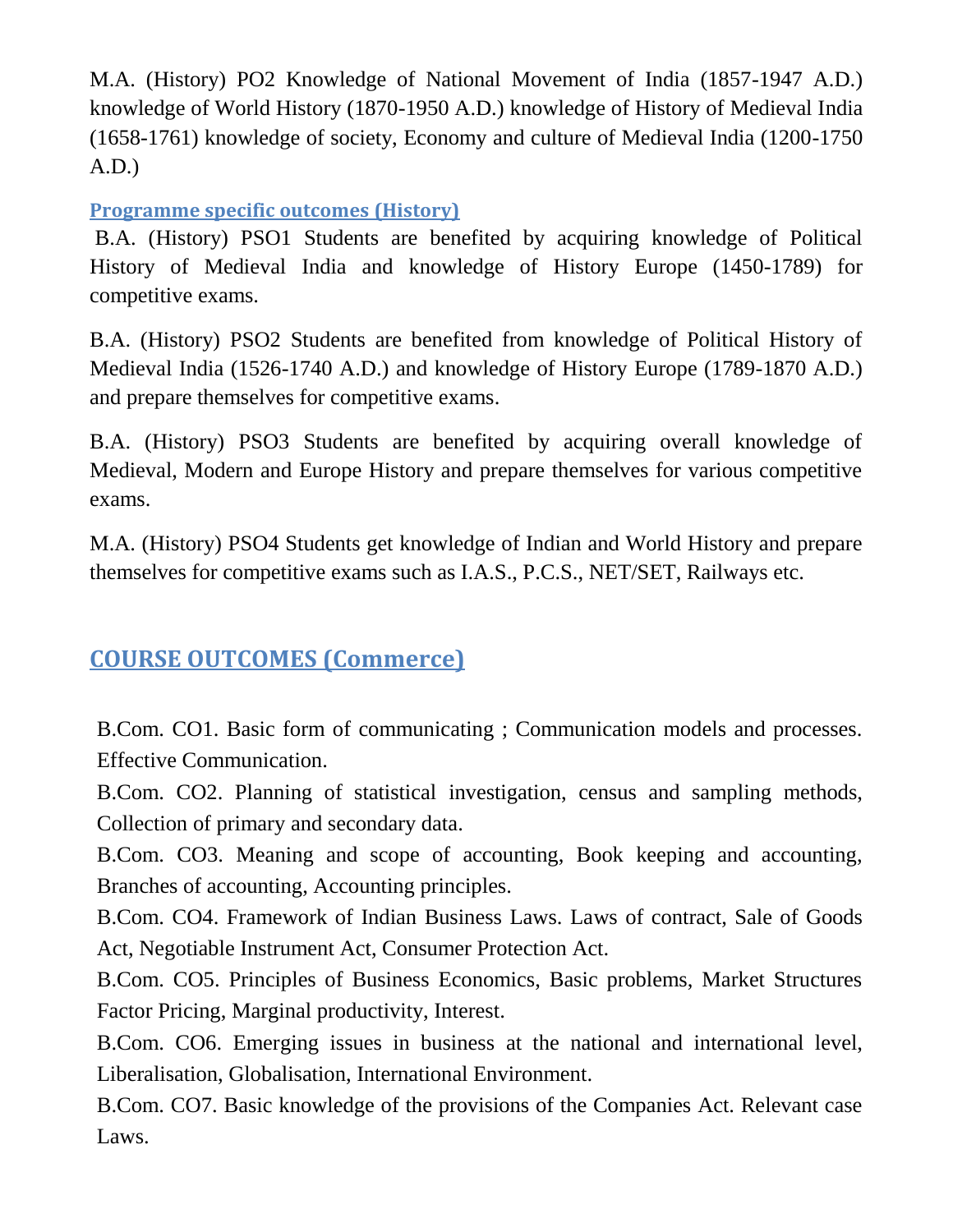B.Com. CO8. Basic concepts and the tools used in cost accounting. Material, Overheads, Cost Ascertainment, Cost Records.

B.Com. CO9. Basic principles of management, Planning, Organising, Motivating and Leading people at work, Management of Change,

B.Com. CO10. Basics of Income Tax and its implications, Heads of Income, Computation of Tax, Tax Management, Tax administration.

B.Com. CO11. Entrepreneur, promotion of venture, Entrepreneurial Behaviour, Entrepreneurial Development Programmes, Role of Entrepreneur.

B.Com. CO12. Public Finance, Public Expenditure, Public Revenue, Public Debt Financial Federalism under constitution, Budgetary Procedure.

B.Com. CO13. Provisions of the Factories Act relating to Health, Safety and welfare of the workers. Indian Trade Union Act.

B.Com. CO14. Final Accounts, Valuation of Goodwill and shares, Accounting for Amalgamation, Consolidated Balanced Sheet.

B.Com. CO15. Objectives of Auditing, Audit process, Audit procedure, Audit of Limited companies, Recent trends in Auditing.

B.Com. CO16. Money functions, Role of finance in economy, Indian Banking System, Credit Creation, Development Banks, Reserve Bank of India.

B.Com. CO17. Information Revolution and Information Technology, Fundamental of Computers, Computer based Business Applications, Information system audit.

B.Com. CO18. Financial management, Capital Budgeting, Cost of Capital, Capital structure, Dividend policy, Management of Working Capital

B.Com. CO19. Management Accounting, Financial Statements, Absorption and marginal costing, Budgeting for profit planning and control.

#### **Programme outcomes (Commerce)**

B.Com. PO1- Business Communication, Business Statistics, Financial Accounting, Business Regulatory Framework, Business Economics, Business Environment.

B.Com. PO2- Company Law, Cost accounting, Principles of Business Management, Income Tax, Fundamentals of Entrepreneurship, Public Finance, Industrial Law.

B.Com. PO3- Corporate Accounting, Auditing, Money & Financial System, Information Technology & its implications in business, Financial Management, Management Accounting.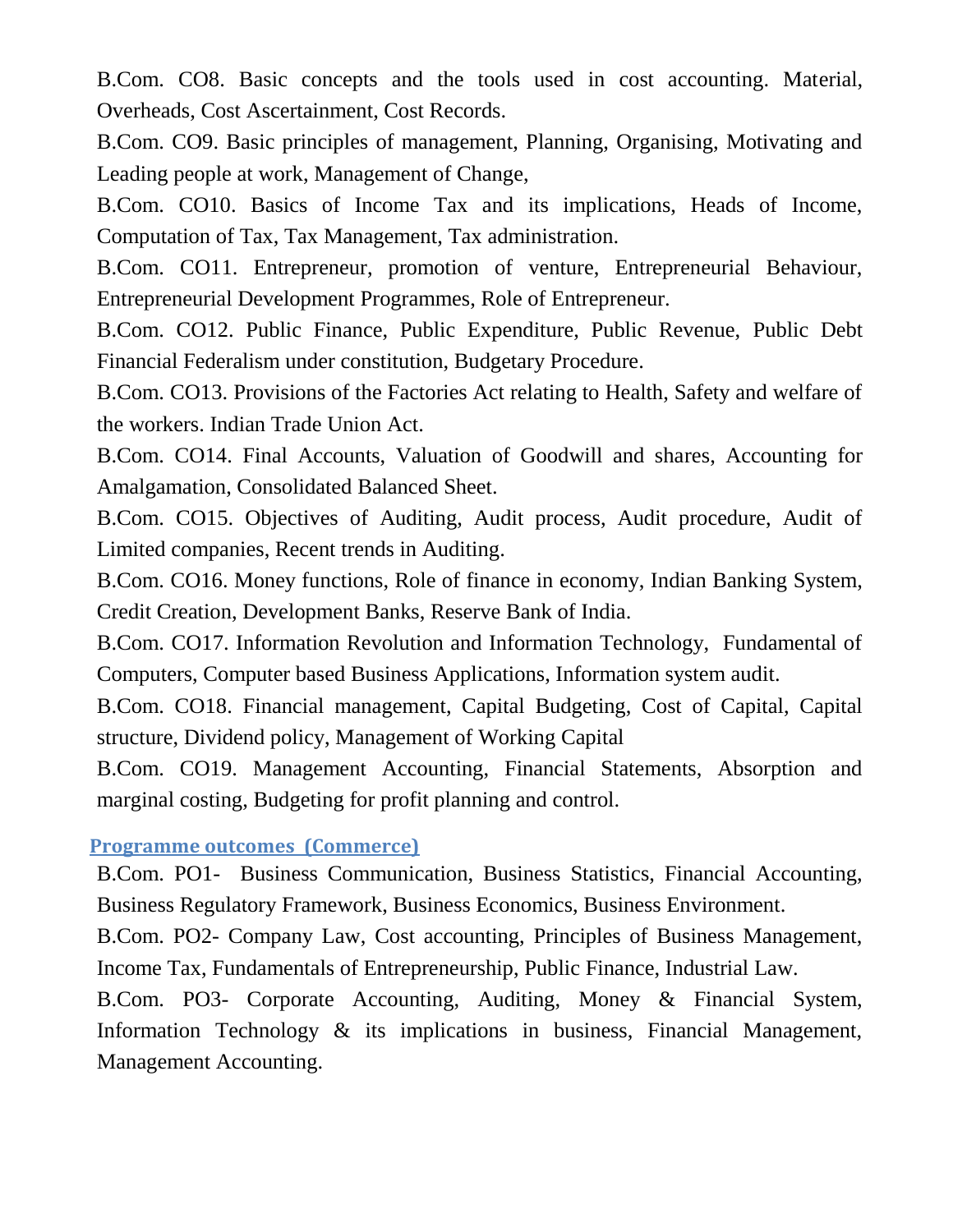M.Com. PO1- Management Concepts and Organisational Behaviour, Indian Economic Environment, Human Resource Management, Statistical analysis, Accounting for managerial Decisions, Marketing Management.

M.Com. PO2- Corporate Financial Accounting, Financial Management, Income tax-Law, Accounts and planning, Advertising & Sales Management, Consumer Behaviour, Marketing Research.

### **Programme specific outcomes (Commerce)**

B.Com. PSO1- Basics of business laws, effective business communication skills, analytical ability, accounting knowledge, principles of Business Economics applicable in business.

B.Com. PSO2-Basic knowledge of Companies Act 2013and principles of management, exposure to tools used in cost accounting, basics of Income tax, return preparation and filing, exposure to entrepreneurial culture and to preparing them to set up and manage their own small units,

B.Com. PSO3- Awareness about Corporate accounting, imparting knowledge about methods of auditing, exposure to the working of money & financial system, familarise the students with the innovations in information technology, conceptual framework of financial management.

M.Com. PSO1- Acquaintance with management concepts and organisational behaviour, knowledge of Indian Economic environment, knowledge of E-Commerce and Human Resource Management, develop statistical analysis ability, acquaintance with accounting required for managerial decisions, basics of marketing management which helped in Job and business.

M.Com. PSO2- Knowledge of corporate financial accounting, financial management skills, Income tax planning and return filing, Advertising and Sales skills development, marketing research techniques.

# **Course outcomes (Mathematics)**

B.Sc. (Mathematics) CO1 Algebra and Trigonometry including sequence and seies, group, rings, complex functions hyperbolic function, Gregory series.

B.Sc. (Mathematics) CO2 Calcules including Rolle's Theorem, Mean Value Theorem, Successive differentiation, Maxima & Minima, Beta and Gamma functions, Areas and Volumes.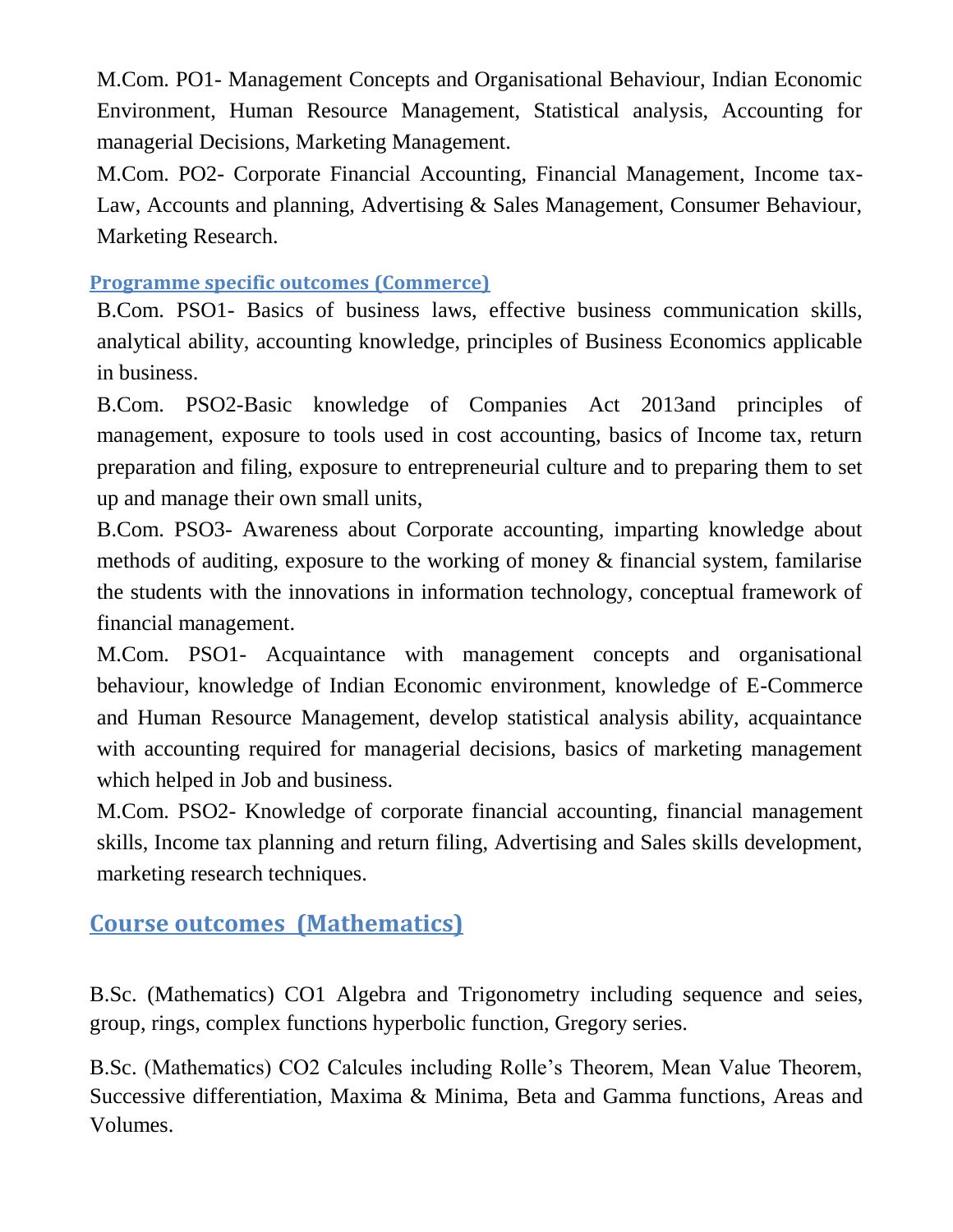B.Sc. (Mathematics) CO3 Geometry and Vector Calculus including Three Dimensional System, Central conicoids, Vector differentiation and integration, Line integrals, Theorem of Gauss, Green and Stokes.

B.Sc. (Mathematics) CO4 Linear Algebra and Matrices including vector spaces and their elementary properties, Types of Matrix, Characteristic equation, Eigen values and Eigen vectors.

B.Sc. (Mathematics) CO5 Differential Equations and Integral Transforms including Types of Differential Equations and Method of their solution, Integral Transforms, fourier Transforms.

B.Sc. (Mathematics) CO6 Machanics including velocity and acceleration, SHM, Motion in resisting medium, Rocket motion, common catenary.

B.Sc. (Mathematics) CO7 Real Analysis including real numbers, sequences of real numbers, properties of sequential continuous functions, Riemann Integral, metric spaces.

B.Sc. (Mathematics) CO8 Complex Analysis including functions of a complex variable, Analytic functions, Fourier series, Mapping, Complex Int.

B.Sc. (Mathematics) CO9 Numerical Analysis and Programming in C including Finite differences, Divided differences, Num. Int., Solution of the equations, programmer's model of computer.

B.Sc. (Mathematics) CO10 Linear Programming including Linear Programming problems, convex sets, Transportation Problems, Assignment Problems

M.Sc. I (Mathematics) CO1 Advanced Algebra including Group, Ring Theory, Inner Product Spaces, Canonical forms.

M.Sc. (Mathematics) CO2 Analysis: Real & Complex Properties of the integral, sequences and series of functions, Measure spaces, complex Integral, Evaluation of integrals, Bilinear transformation.

M.Sc. (Mathematics) CO3 Differential Equations Preliminaries, Basic Theorem, Differential Inequalities and Uniqueness, Poincare, Linear second order equation.

M.Sc. (Mathematics) CO4 Advanced Fluid Dynamics Kinematics & Kinetics Irrotational Motion in 3D, Reynold number, Dynamical Similarity.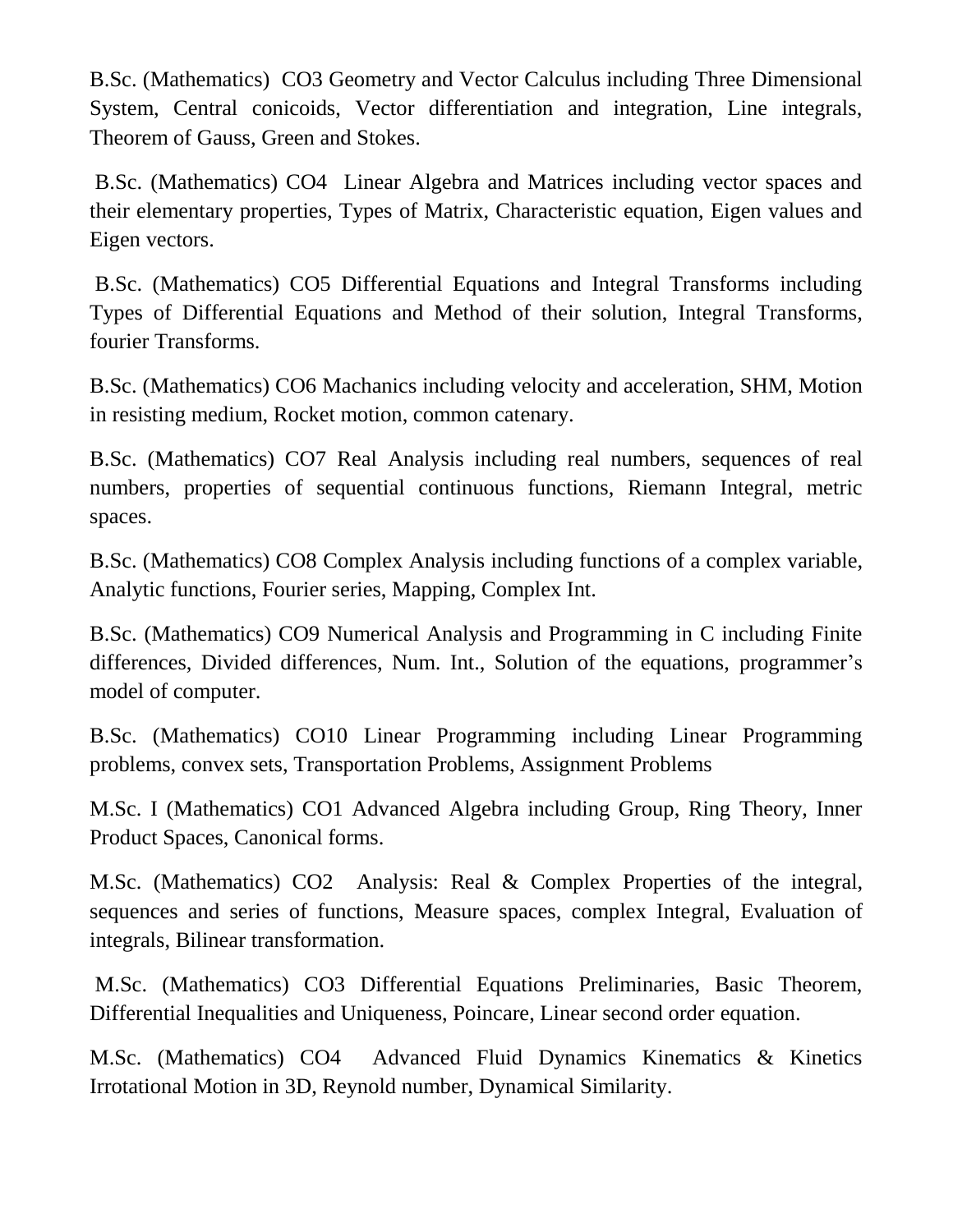M.Sc. (Mathematics) CO5 Advanced Discrete Mathematics including semigroups and Monoids, Lattices, Boolean Algebra, Graph Theory, Introductory computarility Theory, Grammars and Languages.

M.Sc. (Mathematics) CO6 Partial Differential Equations and Their Numerical Solutions) including Transport Equation, Laplace's Equation, Heat Equation, Wave Equation, Non-linear First order PDE, Representation of Solutions.

M.Sc. (Mathematics) CO7 Operations Research including Linear Programming, Transportation and Assignment Problems, Dynamic Programming, Integer Programming, Non linear Programming.

M.Sc. (Mathematics) CO8 Topology including Topological spaces, Countable spaces, Separable spaces, Compactness connected spaces, Nets and filters, Metrization Theorems.

M.Sc. (Mathematics) CO9 Mathematical Statistics including Probability, Moment Generating and Characteristic Functions and Cumulants, Gamma, Beta distribution functions of t, F and z test of significance, Theory of estimates.

M.Sc. (Mathematics) CO10 General Relativity and Cosmology including General Relativity, Algebra of Tensors, Reimannian metric, Theory of gravitation, Cosmology-Mach's Principle.

#### **Programme outcomes**

B.Sc. (Mathematics) PO1 Basic knowledge of Trigonometry, Tangents, Normals, Quadrature, Rectification, Volumes and Surfaces of solids of revolution, system of conics, Three dimensional system, Two dimensional system and Vectors.

B.Sc. (Mathematics) PO2 Basic knowledge of Velocity and acceleration, Simple Harmonic motion, Motion under the laws of forces, Earth attraction, Rocket motion, Central orbits. Constrained Motion.

B.Sc. (Mathematics) PO3 Basic knowledge of Centre of gravity, stable and unstable equilibrium, virtual work, Forces in three dimensions.

B.Sc. (Mathematics) PO4 Basic knowledge of Transportation Problems, Assignment Problems, Game Theory.

M.Sc. (Mathematics) PO1 Advanced knowledge of Network Analysis, Project planning and Control with PERT-CPM.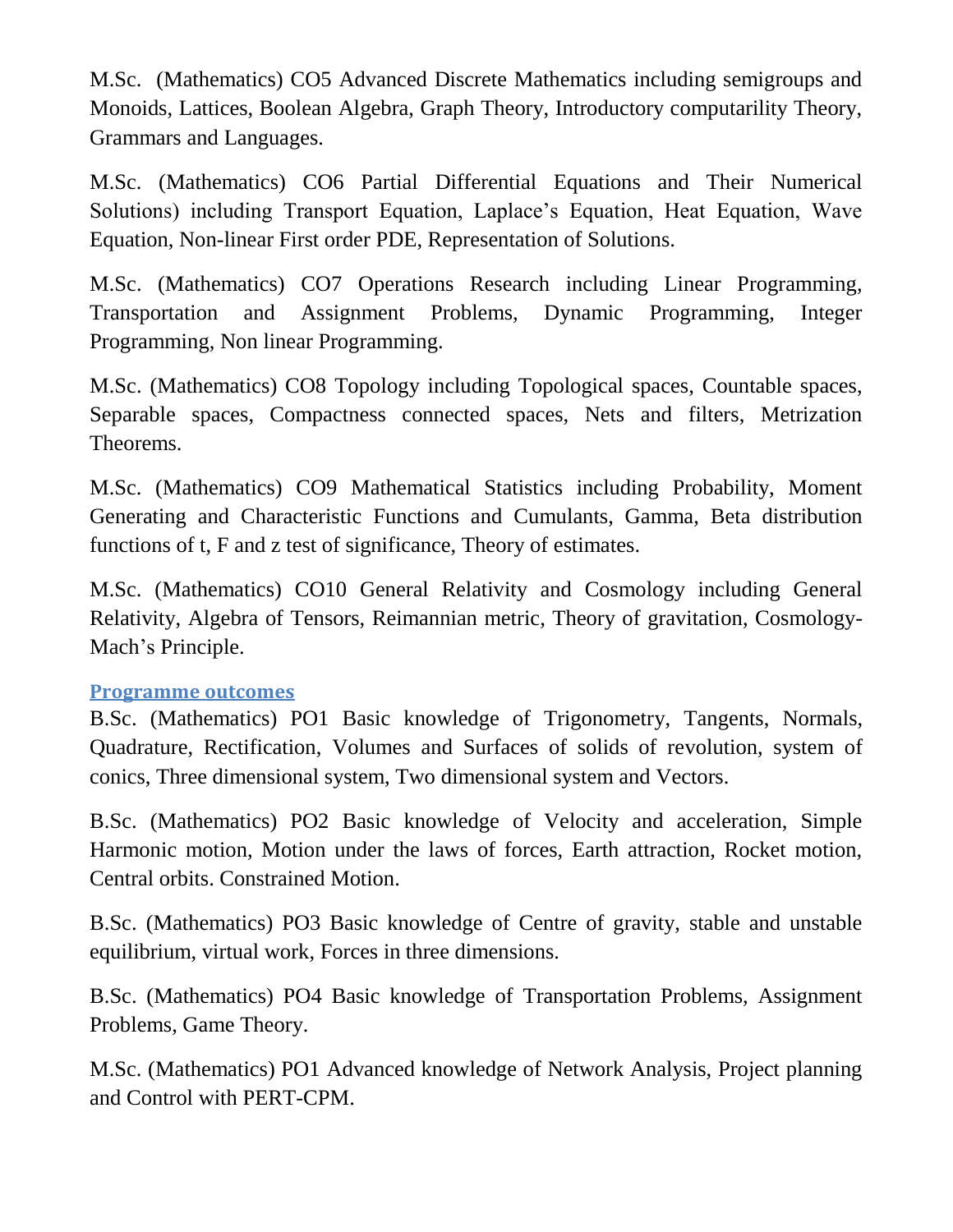M.Sc. (Mathematics) PO2 Advanced knowledge of Flow Through a nozzle, Liquid streaming post a fixed sphere, stress components in a real fluid, sonic and supersonic flows of a gas.

M.Sc. (Mathematics) PO3 Advanced knowledge of finite state Machines and their Transition, Tabu diagrams, Equivalence of finite state Machines, Graph Theory, Turing Machine.

**Programme specific outcomes (Mathematics)**

B.Sc. (Mathematics) PSO1 Providing tuitions to Intermediate & UG classes to become as Self Employee.

B.Sc. (Mathematics) PSO2 Eligible for all Civil Services Examinations and Recruitment for Bank's P.O. clerical etc.

B.Sc. (Mathematics) PSO3 All types of job as Technical Assistant in Govt. Sectors as well as private sectors.

M.Sc. (Mathematics) PSO1 Lectures in Govt. Inter College/Aided Inter College.

M.Sc. (Mathematics) PSO2 After competiting, CSIR-UGC NET to become Assistant Professors, Researcher etc.

M.Sc. (Mathematics) PSO3 Specific jobs such as Statistical officer, Scientist Data Analyst etc.

**Course outcome B.Ed.**

 B.Ed. CO1 Concept and Process of Childhood Development. Theories of childhood development and their significance.

 B.Ed. CO2 Education and Indian society, Heritage: Philosophical and Educational, Education for Transformation, Policy framework for public education.

 B.Ed. CO3 Process of knowing and learning, Approaches to learning, differences in individual learners, class room dynamics and role of teachers, teaching as a complex activity.

 B.Ed. CO4 Language and Society, language development acquisition, class room discourse, reading, listening and speaking, developing writing skills.

 B.Ed. CO5 Disciplinary knowledge, syllabus and content in disciplinary areas, motion of the disciplinary Doctrine.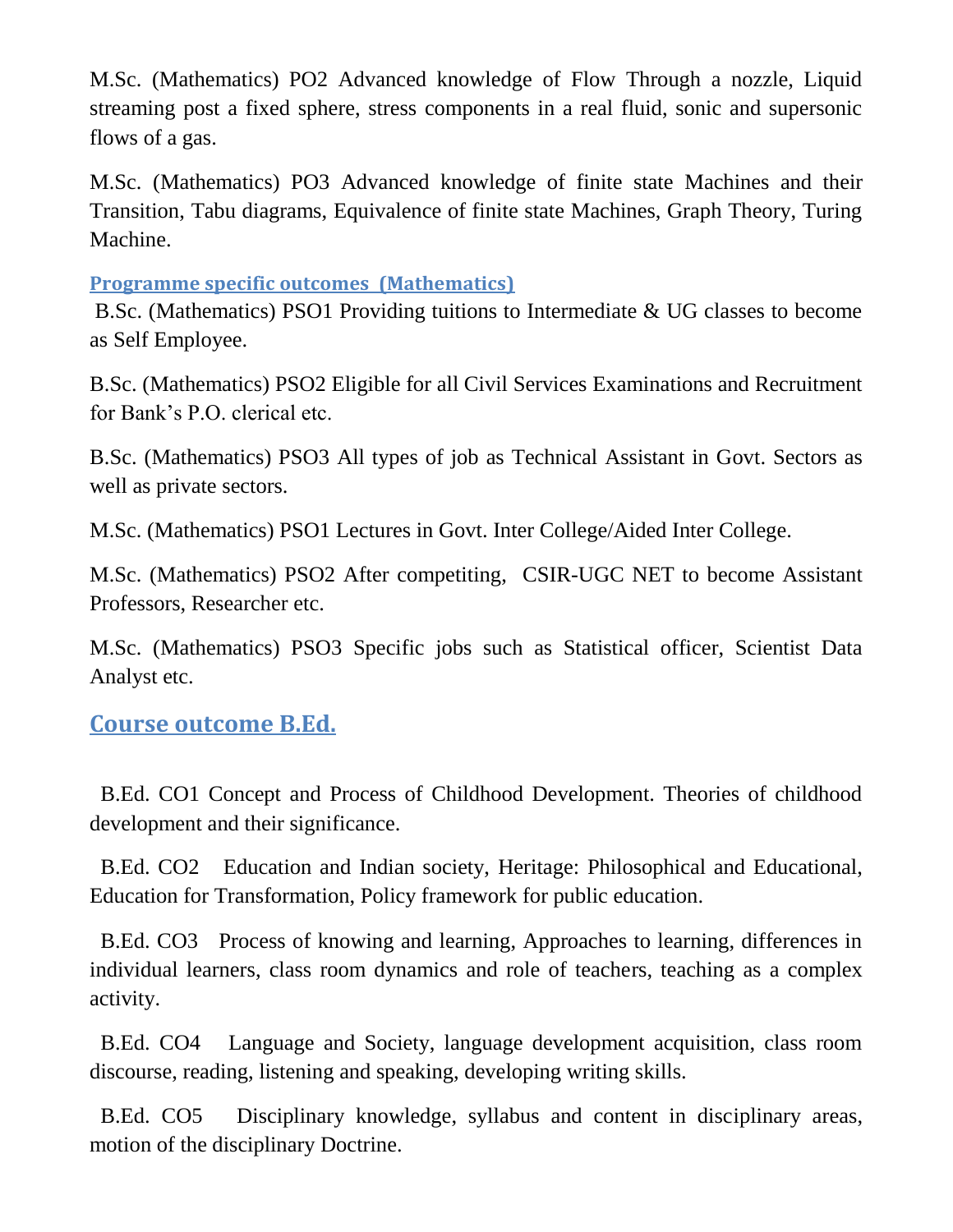B.Ed. CO6 Gender issues: key concepts, gender studies, gender power and education, gender issues in curriculum, gender sexual harassment and abuse.

 B.Ed. CO7 Reading and Reflecting on text activities related to reading of text, activities related to skills and strategies, activities related to assignment, activities related to observation and discussion, activities related to evaluation and reflection.

 B.Ed. CO8 appreciation of arts and crafts, visual art in education, performing art in education.

 B.Ed. CO9 ICT in education, Psychological basses of using ICT, introduction to computers, ICT supposed teaching/learning strategies, e-leaning and web based learning.

 B.Ed. CO10 knowledge generation and child centered education, sociological basis of education, concept of curriculum, determinants and curriculum, textbook evaluation.

B.Ed. CO11 Concept, meaning and overview of assessment and evaluation, approaches to assessment, feedback role in assessment and furthering learning, assessment tool. Examination system, practices and policies.

B.Ed. CO12 Inclusive education concept and nature competencies development for inclusive education. Inclusive education and its practices.

B.Ed. CO13 Basis concept and nature of environment, natural resources and associated problems, biodiversity and its conservation, environmental conservation.

B.Ed. CO14 Concept and relevance of peace, under standing peace as a dynamic social reality.

B.Ed. CO15 Tools in guidance court issues and techniques, career information and training.

B.Ed. CO16 Philosophical bases, yoga, meditation, stress management.

B.Ed. CO17 Planning, Implementation, psychological aspects, teaching of children with special need.

B.Ed. CO18 Educational Philosophy and self development and contradiction management, self expression, self-realization and development of social self.

#### **Programme outcomes**

 B.Ed. PO1 Study of different methods of understanding child, understanding the specific features of childhood and Adolescence as distinct stages of development.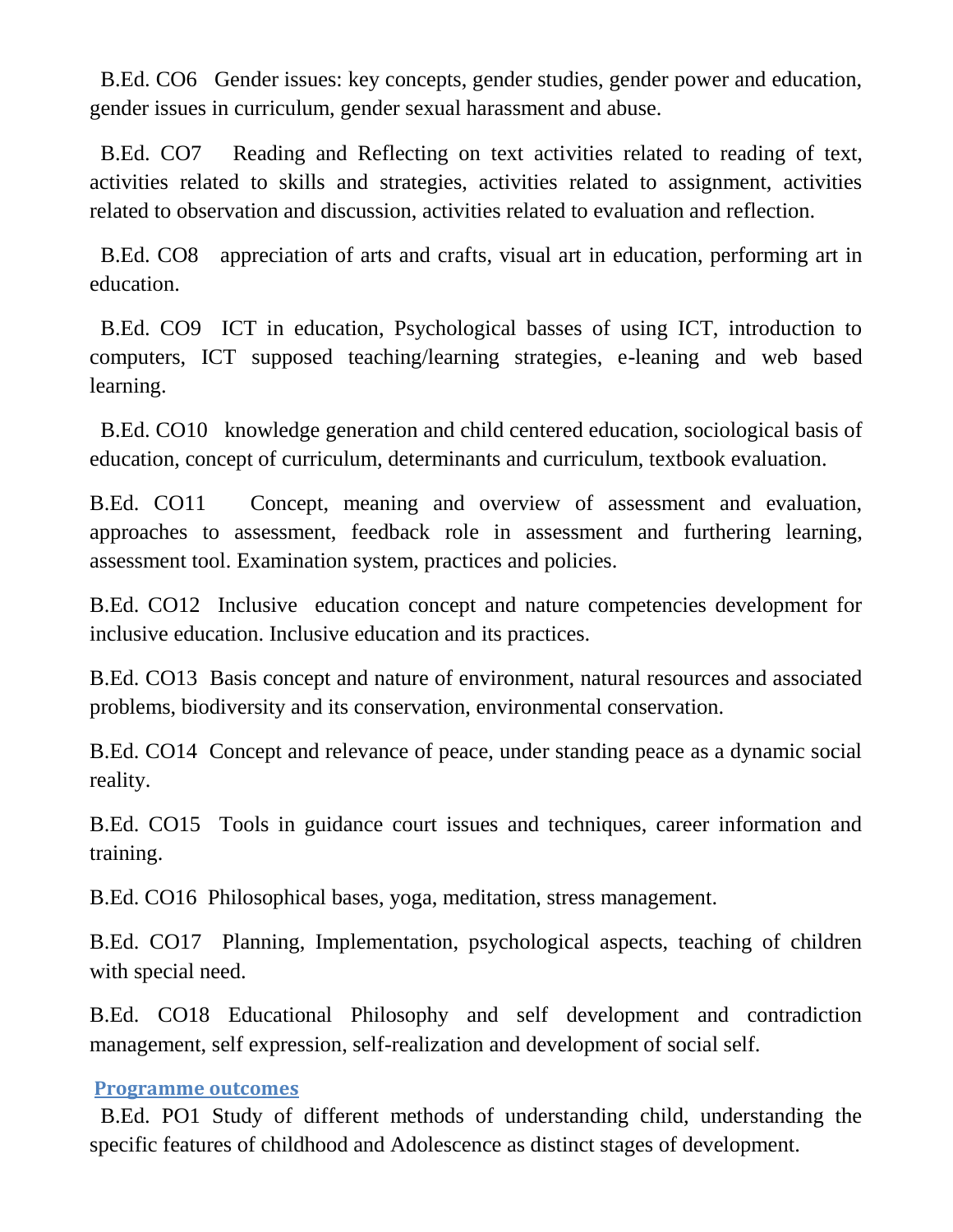B.Ed. PO2 Concept of education and history of education, understand the national goal according to Indian institution, understanding diversity of India routine.

 B.Ed. PO3 Knowledge and understanding about the learner and the teaching learning process to bring effectiveness in the learning outcomes.

B.Ed. PO4 Sensitivity to the language diversity existing in the class room, Development of listening and speaking activities.

B.Ed. PO5 The nature and role of disciplinary knowledge in the school curriculam, conceptualize the parading shift in the nature and disciplines.

B.Ed. PO6 Basic understanding and familiarity with key concepts-gender bias stereotypes, parity, equity, patriarchy and feminism.

B.Ed. PO7 (a) Insight on the meaning and nature of science, developing lesson planning skills.

(b) Teaching and biological science insight on the meaning and nature of biological scene

(c) Understanding nature and scope of Maths, development an insight into areas and objectives.

(d) Development and understanding of nature and scope of Home Science. Understand various subjects included in Home Science.

(e) Teaching of social studies, understanding of pedagogical process and created issues, evolve a national and international perspective.

(f) Teaching of English, Create an warm accepting class room management environment. Understand the nature and characterstics of language and use of English language.

 $(g)$  भाषा और उसके विधि रूपों से छात्राध्यापक अवगत हो सकेंगे। भाषायी कौशल एवं प्रकृति से छात्र परिचित हो सकेगे।

(h) Knowledge of Ancient History of Sanskrit, knowledge of teaching method and skills.

(i) To develop a critical understanding about the nature of commerce and its interface with society. To prepare the teacher trainee for managerial role in school.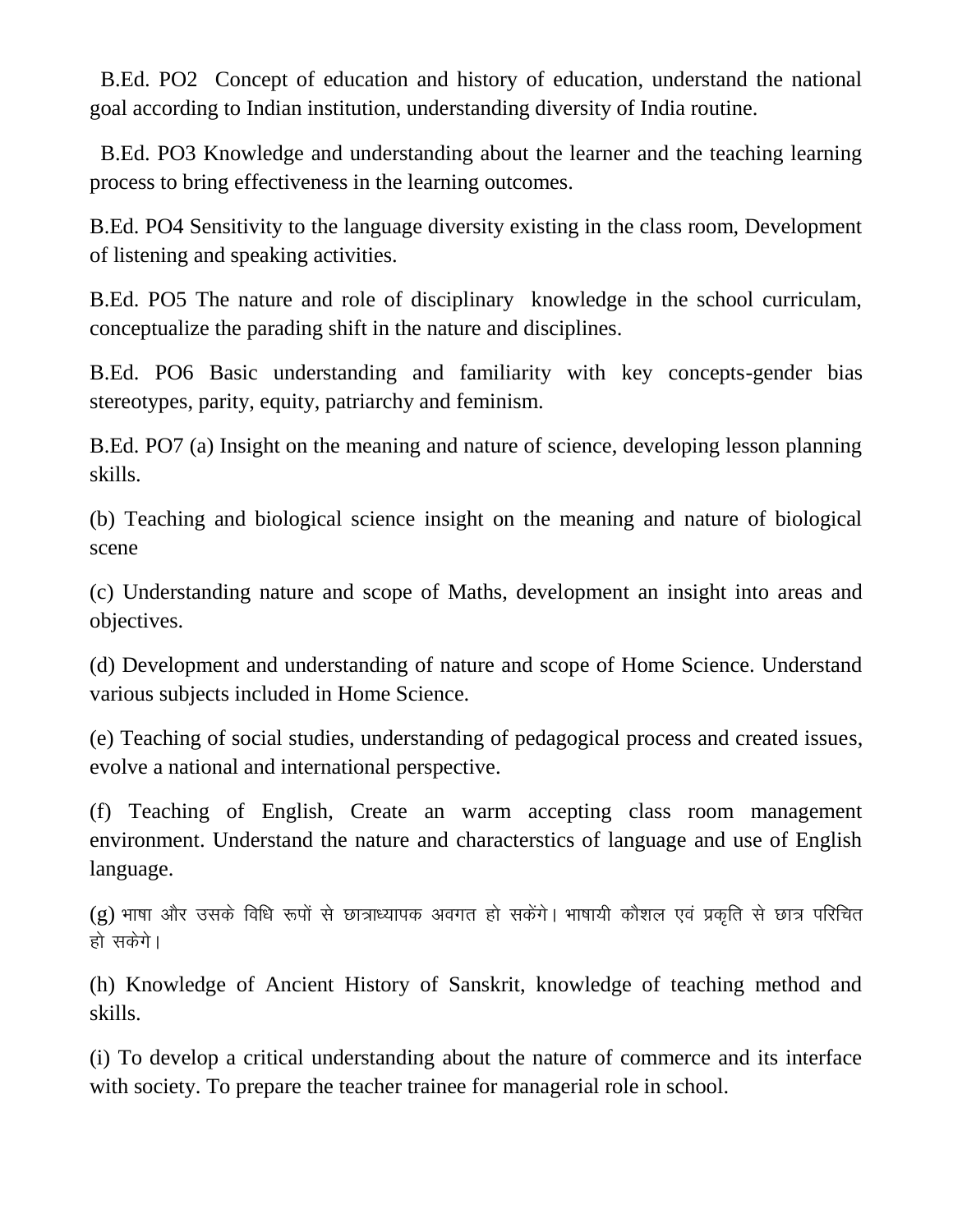B.Ed. PO8 Development of capacities as reader, writers and thinkers, when they learn reading and writing together.

B.Ed. PO9 Development of aesthetic sensibilities and learn the use of art in teaching learning. Integration curricular and co-curricular activities for overall development of learner.

B.Ed. PO10 To develop and understanding of the concept of ICT in Education and an understanding of the importance and need of communication through ICT.

B.Ed. PO11 Epistemological and sociological basis of education. Differentiate between difference epistemological terms.

B.Ed. PO12 Critical understanding of issues in assessment and evaluation concepts, such as formative and summative, assessment, evaluation and measurement, test, examination.

B.Ed. PO13 To understand about the concept of environmental education. To develop sense of awareness about the environmental pollution and possible hazards and its causes and remedies.

B.Ed. PO14 Peace Education: Comprehend the concept of peace education, recognized the importance of peace education in national development.

B.Ed. PO15 Understanding of the concept, need and meaning of guidance and counselling, acquaintance with the principle issues, problems and procedure of guidance and counselling.

B.Ed. PO16 The concept of holistic health and various dimensions and determine arts of health.

B.Ed. PO17 Special Education: Knowledge of different perspectives in the area of education of children with disabilities, Reformulate attitudes towards children with special needs.

B.Ed. PO18 Various aspects of his/her own self, Understand the concept of self development and self efficacy.

## **Programme specific outcome (B.Ed.)**

 B.Ed. PSO1 Education and professional degree to make good citizen, good knowledge based effective teachers.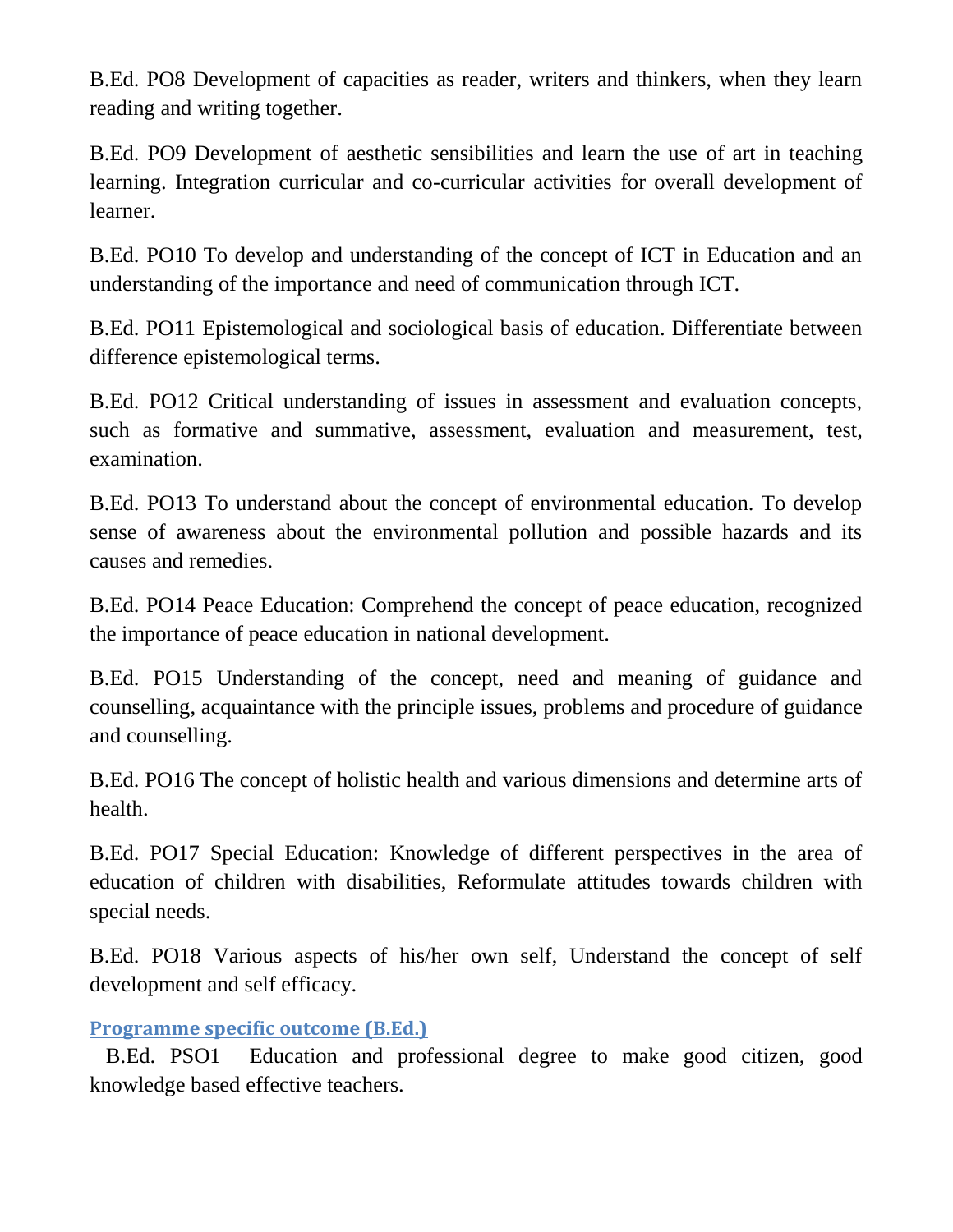# **Course Outcomes (Psychology)**

B.A. (Psychology) CO1 The students learn the basic psychological processes e.g. memory, forgetting, motivation, emotion, thinking, intelligence etc. and their underlying mechanisms. Further an understanding of the biological basis of human behaviour including the structure and functions of the nervous system and the sensory organs is also imparted.

B.A. (Psychology) CO2 About the scientific method and experimental designs. It also includes statistical analysis e.g. calculation of measures of central tendency and dispersion, correlation and graphical representation of data. It further endeavours to familiarizes the students with computer softwares that aid in statistical analysis.

B.A. (Psychology) CO3 Experiments that have been selected in such a way as to ensure the integration of the learning of paper 1 and paper 2.

B.A. (Psychology) CO4 Various types of abnormal behaviours including its signs, symptoms, etiology, and treatment.

B.A. (Psychology) CO5 Social processes with the focus on the individual. It includes inter alia socialization, perceiving others and groups, attitudes, group dynamics, leadership and helping behaviour.

B.A. (Psychology) CO6 The students are taught the skills of test administration which is an important psychological tool for assessing an individual's mental and/or behavioural characteristics.

B.A. (Psychology) CO7 Advances the understanding of the students of Psychological Measurement, Research Method and Statistics. The topic of psychological measurement inter alia includes scaling technique, level of measurement, and errors in measurement. The research method section comprises of research design and its types etc. Statistical analysis part consists of hypothesis testing and making inferences, ANOVA, Non parametric statistics.

B.A. (Psychology) CO8 Counselling and guidance, Counselling includes types, processes, skills, phases of counselling etc. It further elaboratesthe nature, goals, and functions of guidance. Testing techniques in guidance e.g. intelligence, personality, aptitude tests etc. have also been included.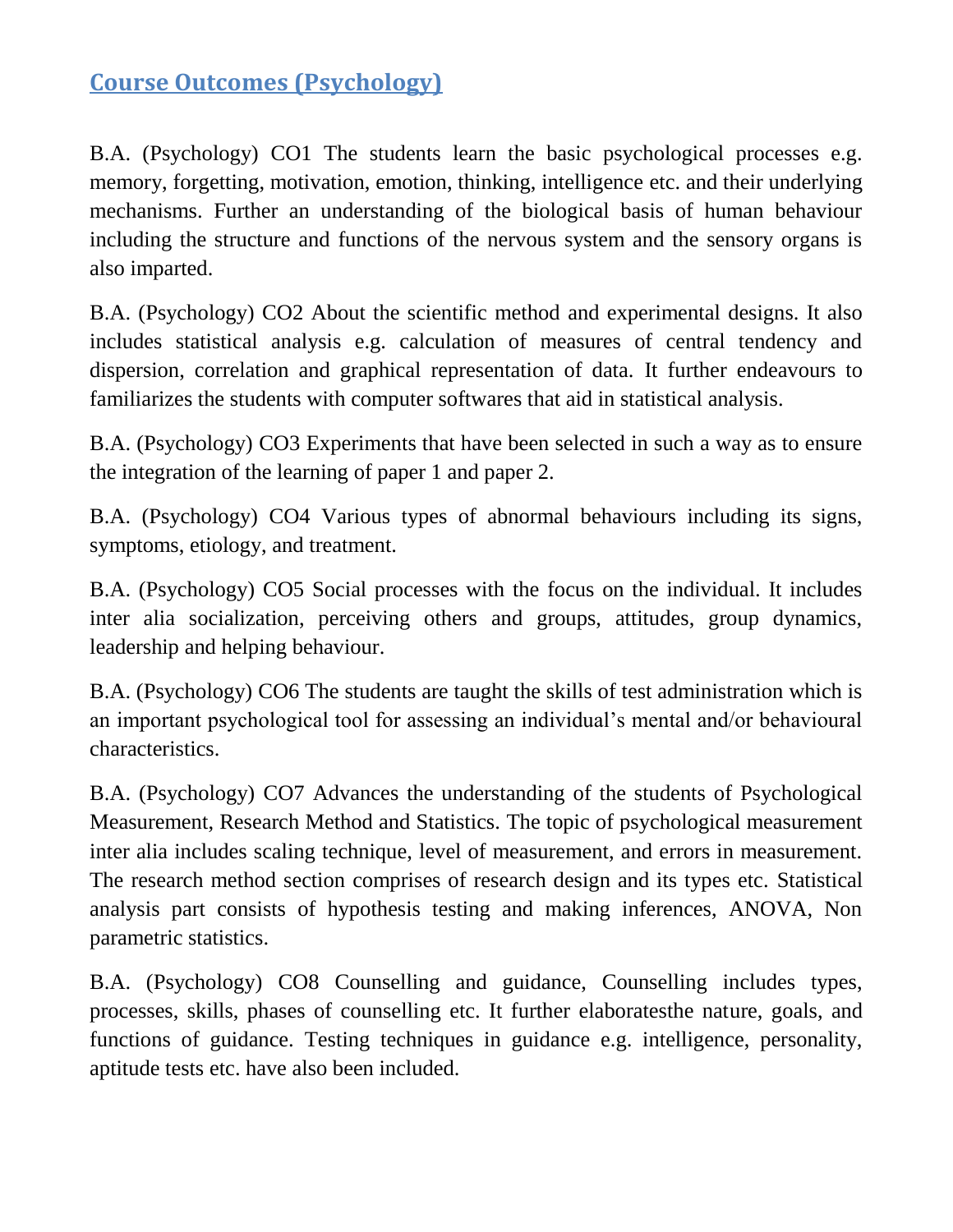B.A. (Psychology) CO9 Health Psychology helps the students in understanding the body's physical systemsand psychological factors that contribute in maintaining physical health and developing disorders.

B.A. (Psychology) CO10 The skills of the students so that they can under expert guidance develop a test/questionnaire, collect data and statistically analyse it.

M.A. (Psychology) CO1 Advance level of knowledge in the areas of Research Method and Statistics. The various types of research designs are explained in addition to the different methods of data collection. The section on Statistics incorporates inter alia correlation and regression, two way ANOVA, and non parametric statistics.

M.A. (Psychology) CO2 A detailed theoretical foundation of cognitive processes has been laid in this paper which attempts to integrate the classic works with the modern advances in the field. Topics like Attentional processes, perceptual processes, Memory system, Thinking and Problem Solving, and Creativity among others have been included in this paper.

M.A. (Psychology) CO3 Personality theories are one of the most fascinating areas of Psychology. It deals with the individual differences as has been theorized by different philosophers and psychologists. It includes the psychoanalytic approach, neo analytic approach, humanistic approach, trait theory, type theory to understand the complexity of human personality etc.

M.A. (Psychology) CO4 Social psychological processes including the cultural aspects. It incorporates topics like Applied Social Psychology, Cultural Psychology and Cultural Learning besides the conventional topics.

M.A. (Psychology) CO5 Practical skills of experiment designing, data collection, and its interpretation.

M.A. (Psychology) CO6 The applied aspect of assessment and measurement of psychological attributes has been discussed in this paper. It includes assessment of general mental abilities, special abilities, and personality etc. It further emphasizes on the ethical and social considerations oftesting.

M.A. (Psychology) CO7 Human development since inception till death. It covers the socio emotional and cognitive aspects of development including the context of development. Developmental pathologies have also been incorporated in the syllabus.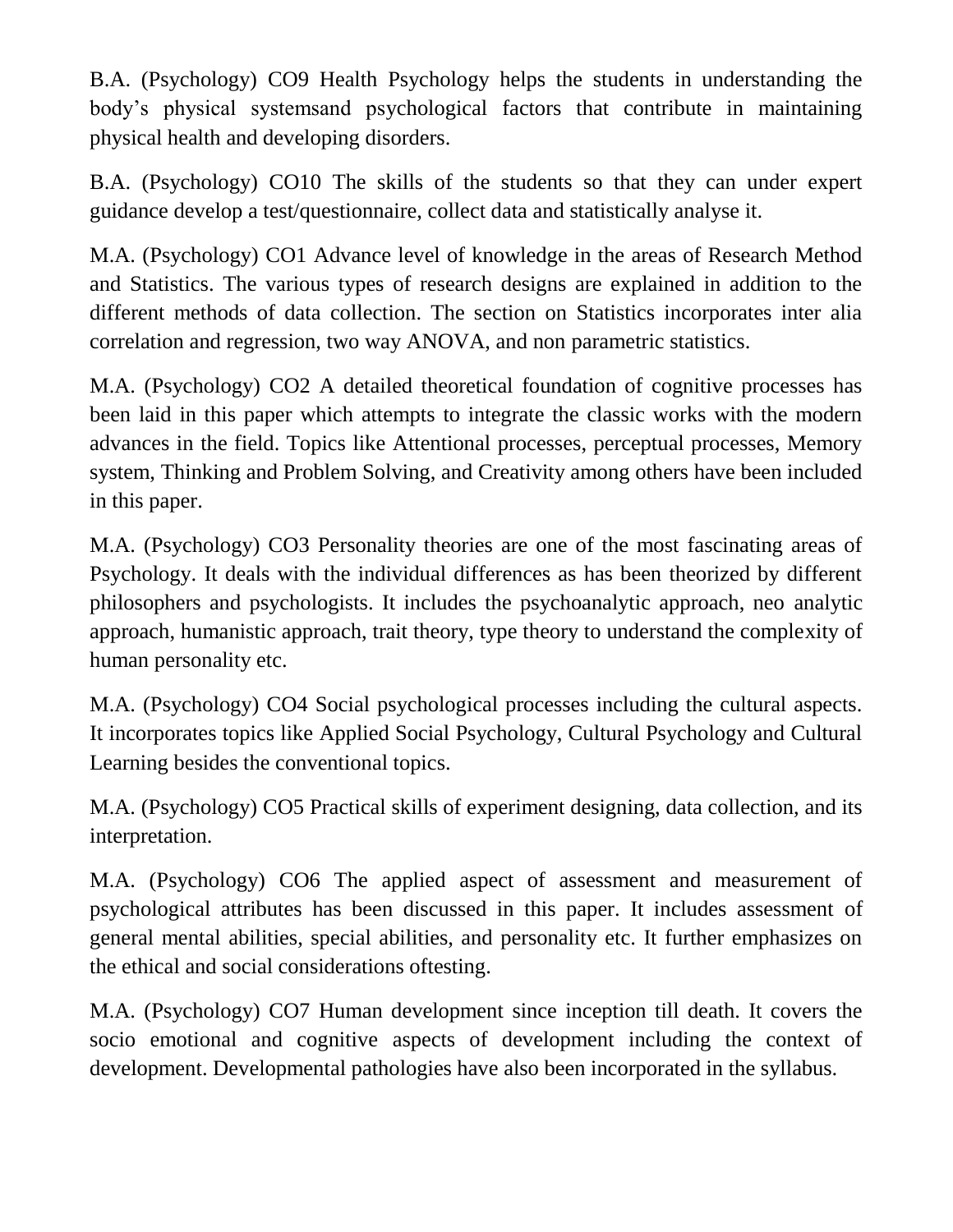M.A. (Psychology) CO8 Psychopathology, classification system, approaches to psychopathology, and various disorders with a focus on the development of the disorder, their signs and symptoms, and their etiology.

M.A. (Psychology) CO9 Theoretical foundation of Psychopathology as it extends the etiology to treatment. It also includes teaching of various psychotherapeutic technique, psychotherapeutic relationship, processes, and issues associated with them.

M.A. (Psychology) CO10 Administration and interpretation of psychological tests and project work. The project work stimulates the research potential of students and prepares them for further research work/Ph.D.

## **Programme Outcomes (Psychology)**

B.A. (Psychology) PO1 The students would learn the fundamental psychological processes and the statistical operations required in data analysis. It further enhances their understanding of scientific methods and experimentation.

B.A. (Psychology) PO2 The learning of this course ensures that the students learn the social psychological phenomenon and understand the problem and causes of abnormal behaviour. They would develop the skills of test administration and its interpretation.

B.A. (Psychology) PO3 The syllabus ensures the advance understanding of research method and statistics. It further enhances their understanding of general physical health condition. They develop the skill of counselling and guidance. The project work sharpens their research skills.

M.A. (Psychology) PO1 Students acquire in depth theoretical and applied understanding of the experimental psychology, advance research method, statistics, social psychology and abnormal behaviour in addition to the experimentation.

M.A. (Psychology) PO2 The programme focuses more on the applied aspect e.g. measurement and assessment, clinical and community intervention. It further harnesses the research aptitude of the students by including project work.

**Programme specific outcomes (Psychology)**

B.A. (Psychology) PSO1 The knowledge of statistics enhances the employability of students for data analysis.

B.A. (Psychology) PSO2 The study of social psychology and abnormal behaviour acts as asset which increases the student's understanding of individual behaviour. This knowledge facilitates in the growth of emotional intelligence which is essential for success in business and entrepreneurship etc.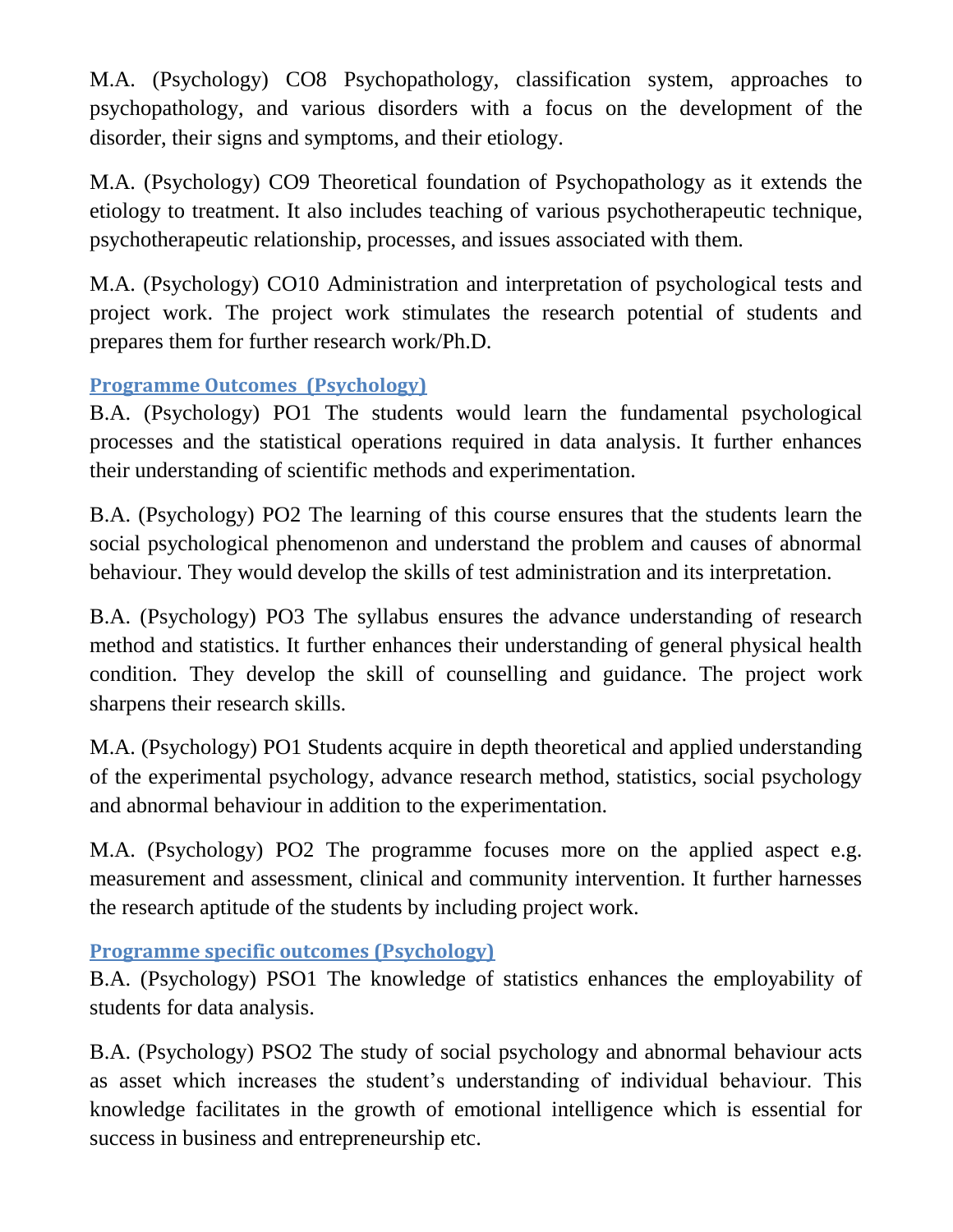B.A. (Psychology) PSO3 The study of health psychology and counselling and guidance combined with improved understanding of research method and statistics increases the desirability of the candidate in the job market.

M.A. (Psychology) PSO1 The advance study of cognitive psychology, research method, statistics, social psychology and abnormal behaviour ensures that students perform well in competitive examinations including UGC NET.

M.A. (Psychology) PSO2 The applied part of psychology especially clinical and community intervention prepares the students for taking psychology professionally. Further the project work enhances their research skills which is much demanded in marketing etc.

# **Course Outcomes (Chemistry)**

B.Sc. (Chemistry) CO1 Study of atomic structure, periodic properties of elements, structure and chemical bonding, Study of s and p block elements.

B.Sc. (Chemistry) CO2 Structure and bonding of organic molecules, Mechanism of organic reactions, type studies of aromatic and aliphatic compounds.

B.Sc. (Chemistry) CO3 Mathematical concepts and fundamentals of computer, physical properties of matters (Gas, liquids, solids, and colloids), Chemical kinetics and catalysis.

B.Sc. (Chemistry) CO4 Study of d and f block elements, complex compounds, Acids, bases and non aq. Solvents.

B.Sc. (Chemistry) CO5 UV and IR spectroscopy, Types studies of alcohols, phenols, esters, carboxylic acids and nitrogen containing compounds.

B.Sc. (Chemistry) CO6 Thermodynamics, thermo chemistry, chemical equilibrium, Electro chemistry and phase equilibrium.

B.Sc. (Chemistry) CO7 Metal Ligand bonding in complexes, Stability of complexes, reaction mechanism, electronic spectra of complex, bioinorganic chemistry, Hard and Soft Acids and Bases and organ metallic chemistry.

B.Sc. (Chemistry) CO8 Nuclear magnetic resonance (NMR) spectroscopy, Organo metallic Compounds, Organosulphur Compounds, Heterocyclic Compounds. Carbohydrates, Amino Acids, Peptides, Proteins and Nucleic Acids, Fats, Oils and Detergents, Synthetic Polymers, Synthetic Dyes, Organic Synthesis via Enolates.

B.Sc. (Chemistry) CO9 Introductory Quantum Mechanics, Spectroscopy, Physical Properties and Molecular Structure, Elementary Quantum Mechanics, Rotational Spectrum, Vibrational Spectrum Raman Spectrum, Electronic Spectrum, Photochemistry, Solutions, Dilute Solutions and Colligative Properties.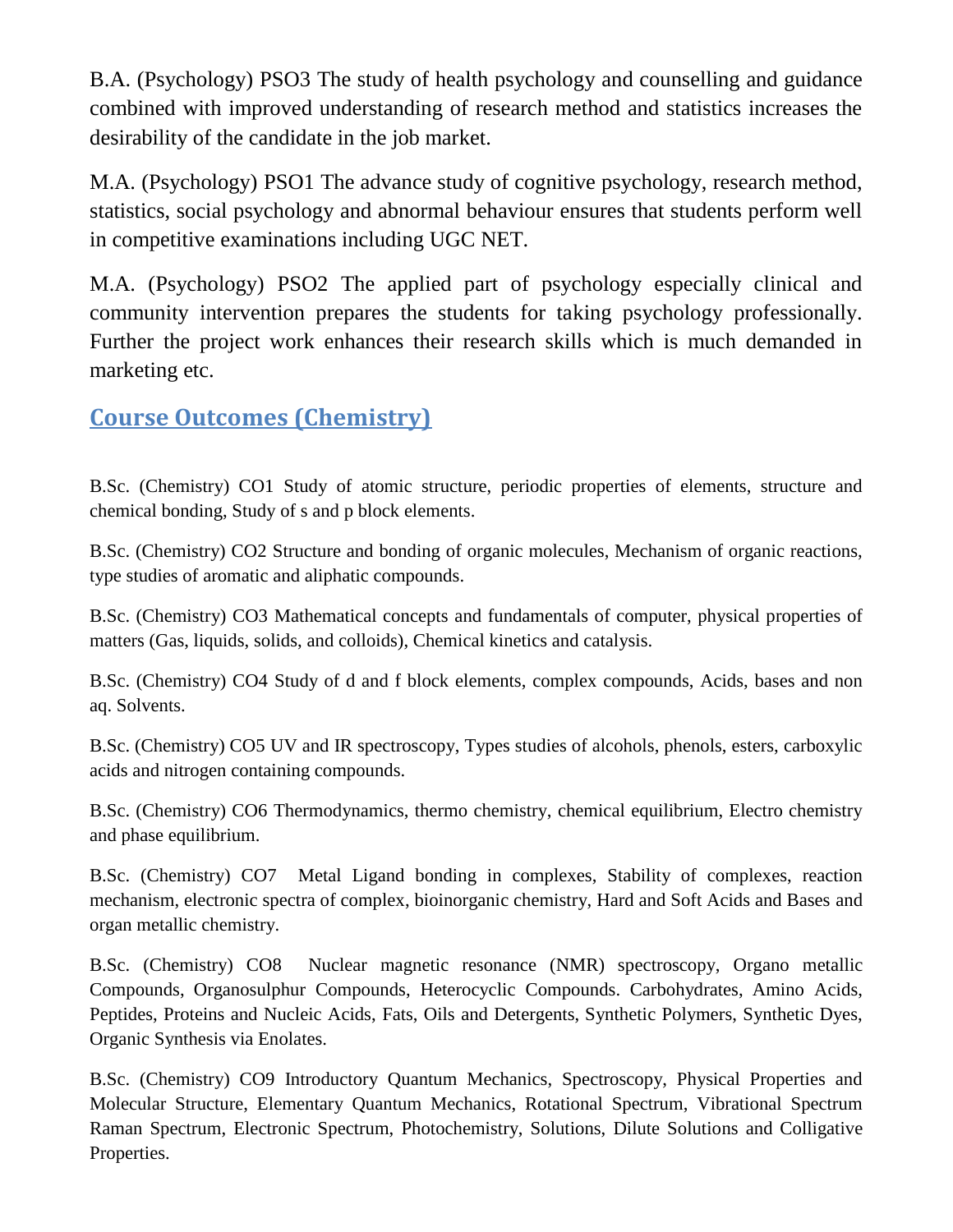M.Sc. (Chemistry) CO1 Study of Stereochemistry and Bonding in Main Group Compounds, Metal Ligand Equlilbria in Solution, Reaction Mechanism of Transition Metal Complexes, Metal Ligand Bonding, Electronic Spectra and Magnetic Properties of Transition Metal Complexe, Metal  $\pi$  – Complexes, Metal Clusters, Isopoly and Heteropoly Acids and Salts.

M.Sc. (Chemistry) CO2 Nature of Bonding in Organic Molecules, Stereochemistry, Reaction Mechanism Structure and Reactivity, Aliphatic Nucleophilic Substitution, Aliphatic Electrophilic Substitution, Aromatic Electrophilic Substitution, Aromatic Nucleophilic Substitution, Free Radical Reactions, Addition to Carbon Carbon Multiple Bonds, Addition to Carbon Hetero Multiple Bonds, Elimination Reactions, Pericyclic Reactions.

M.Sc. (Chemistry) CO3 Study of Quantum Chemistry, Thermodynamics, Chemical Dynamics, Surface Chemistry, Electrochemistry.

M.Sc. (Chemistry) CO4 Symmetry and Group Theory in Chemistry, Unifying Principles, Microwave Spectroscopy, Vibrational Spectroscopy, Electronic Spectroscopy, Magnetic Resonance Spectroscopy, Photoacoustic Spectroscopy, X ray Diffraction, Electron Diffraction, Neutron Diffraction.(B)Biology for Chemist Cell structure and Functions, Carbohydrate, Lipids, Amino acids, Peptides and Proteins, Nucleic Acids, or (B) Mathematics for Chemists Vectors and Matrix Algebra, Differential Calculus, Elementary Differential Equations, Permutation and probability.

M.Sc. (Chemistry) CO5 **(a)** Vibrational Spectroscopy, Electron Spin Resonance Spectroscopy, Nuclear Magnetic Resonance of Paramagnetic Substances in Solution and Mossbauer Spectroscopy of inorganic molecules. Ultraviolet and Visible Spectroscopy, Infrared Spectroscopy, Optical Rotatory Dispersion (ORD) and Circular Dichroism (CD), Nuclear Magnetic Resonance Spectroscopy, Carbon 13 NMR Spectroscopy and Mass Spectrometry of organic molecules. **(b)** Photochemical Reactions, Determiantion of Reaction Mechanism, Photochemistry of Alkenes, Photochemistry of Carbonyl Compounds, Photochemistry of Aromatic Compounds, Miscellaneous Photochemical Reactions. **(c)**  Solid State Reactions, Crystal Defects and Non Stoichiometry, Electronic Properties and Band Theory, Organic Solids

M.Sc. (Chemistry) CO6 **(a)** Metal ions in Biological Systems, Na+/K+ Pump, Bioenergetics and ATP Cycle, Transport and Storage of Dioxygen, Electron Transfer in Biology, Nitrogenase. (b) Introduction, Enzymes, Mechanism of Enzyme Action, Kinds of Reaction Catalysed by Enzymes, Co Enzyme Chemistry, Enzme Models, Biotechnological Applications of Enzymes. **(c)** Biological Cell and its Constituents, Bioencergetics, Statistical Mechanics in Biopolymers, Biopolymer Interactions, Thermodynamics of Biopolymer Solutions, Cell Membrane and Transport of Ion, Biopolymers and their Molecular Weights, Diffraction Methods. **(d)** Study of environment, Environment, Hydrosphere, Industrial Pollution .

M.Sc. (Chemistry) CO7 **(a)** Organometallic Reagents, oxidation, reduction Rearrangements, Metallocenes, Nonbenzeoid Aromatics and Polycylic Aromatic Compounds. **(b)** Disconnection Appoach, Protecting Gropus, Protecting Gropus, Two Group C C Disconnections, Ring Synthesis, Synthesis of Some Complex Molecules.

CO**8** Heterocyclic Chemistgry and Chemistry of Natural Products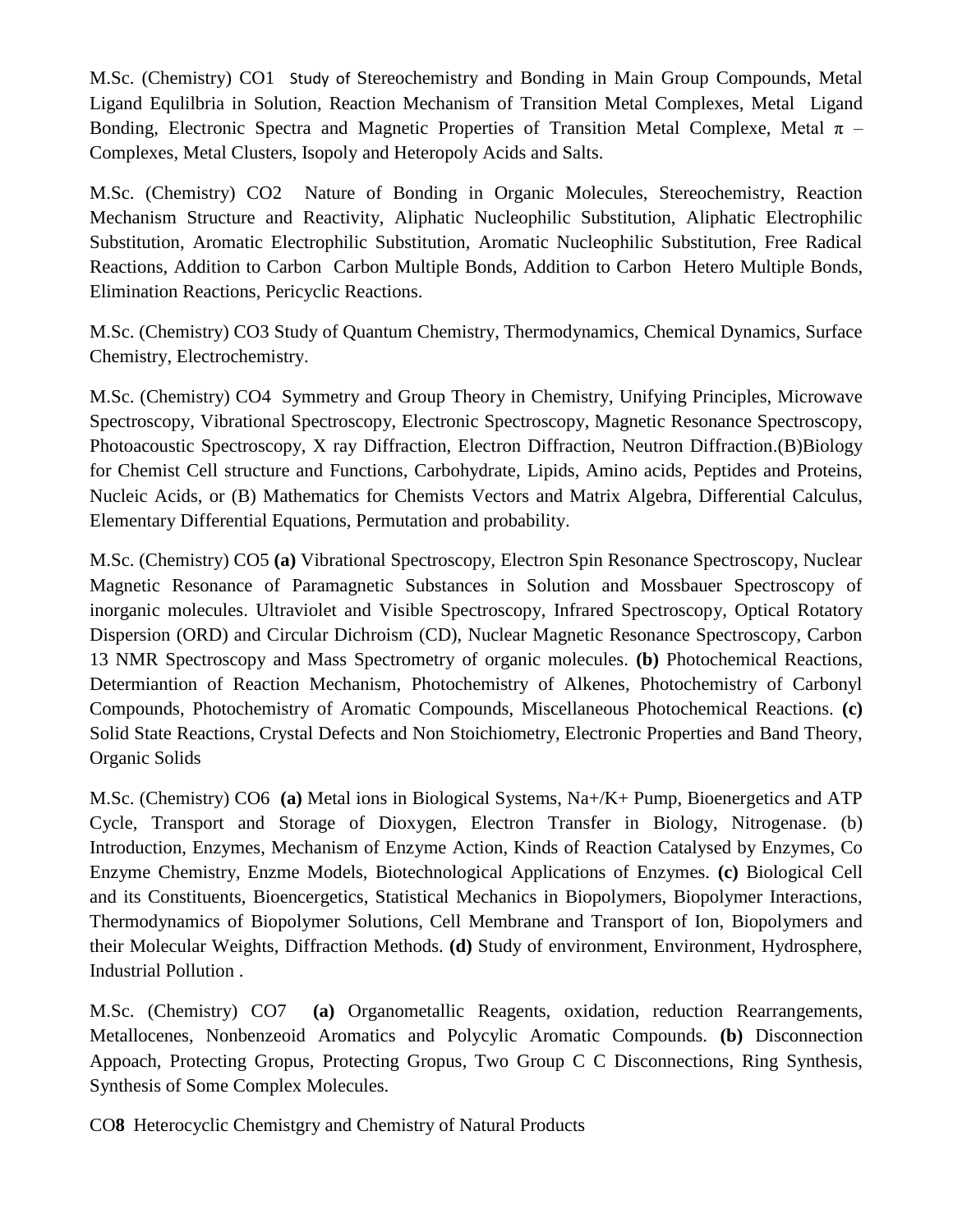#### **Programme Outcomes (Chemistry)**

B.Sc. (Chemistry) PO1 Basic knowledge of inorganic, organic and physical chemistry.

B.Sc. (Chemistry) PO2 Basic knowledge of metal, non metal, aliphatic and aromatic compounds.

B.Sc. (Chemistry) PO3 Basic knowledge of structure and bonding of transition metal complexes and organo metallic compounds.

B.Sc. (Chemistry) PO4 Qualitative and quantitative analysis of organic and inorganic compounds

M.Sc. (Chemistry) PO1 Advance knowledge of organic chemistry, inorganic chemistry, physical chemistry, photo chemistry, Environmental chemistry, Spectroscopy and instrumentation.

M.Sc. (Chemistry) PO2 Advance knowledge of bioinorganic, bioorganic, biophysical and heterocyclic chemistry. Analytic ability to analyze various given samples by different methods. General methods of organic synthesis and preparation of transition metal complexes.

#### **Programme special outcomes (Chemistry)**

B.Sc. (Chemistry) PSO1 Academic value for higher studies and industries, environmental pollution control board, and various completive exams.

B.Sc. (Chemistry) PSO2 Skill development, practical and theoretical knowledge of chemistry for higher studies and various industries and departments such as pharmaceuticals and food adulteration departments etc.

M.Sc. (Chemistry) PSO1 Advance knowledge of chemistry for various R & D industries of pharmaceuticals, petroleum, Paint, Metallurgy, environmental pollution control board, forensic lab and various other industries such as polymer and plastic.

M.Sc. (Chemistry) PSO2 Education sector, Research and analysis.

#### **Course Outcomes (Industrial Chemistry)**

B.Sc. (Industrial Chemistry) CO1 General chemistry I & II Nomenclature of compounds, basic metallurgical operation

B.Sc. (Industrial Chemistry) CO2 Operations and energy balance in chemical industry

B.Sc. (Industrial Chemistry) CO3 Material balance, utility in chemical industry

B.Sc. (Industrial Chemistry) CO4 Unit process in organic chemicals manufacture I (Synthetic applications in synthetic organic chemistry)

B.Sc. (Industrial Chemistry) CO5 Unit process in organic chemicals manufacture II (Synthetic applications in synthetic organic chemistry)

B.Sc. (Industrial Chemistry) CO6 Unit process in inorganic manufacture I.

B.Sc. (Industrial Chemistry) CO7 Chemical process economics and industrial chemical analysis: Study of industrial management and spectroscopic techniques for chemical analysis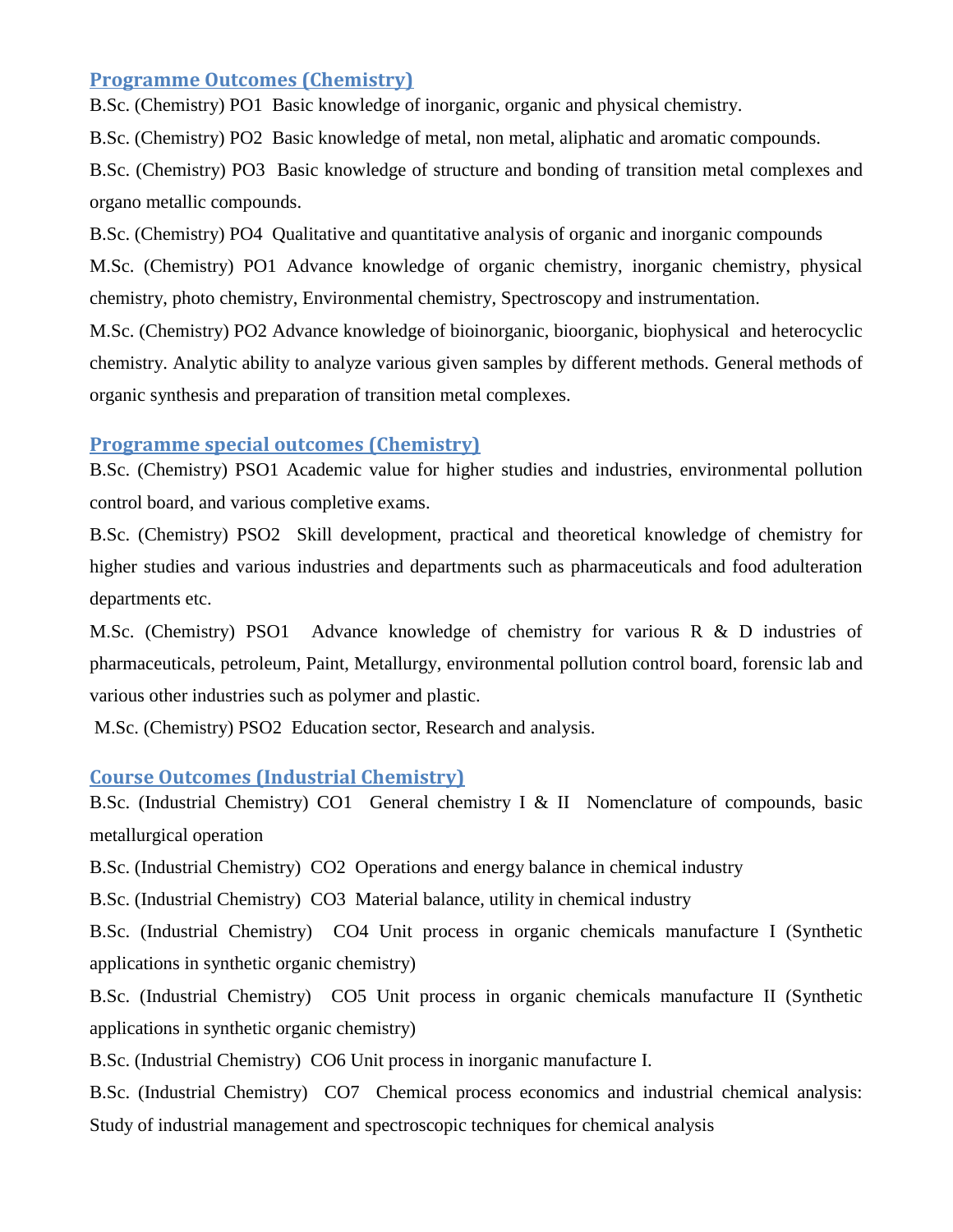B.Sc. (Industrial Chemistry) CO8 Heavy inorganic chemicals and heavy organic chemicals Synthesis and applications of heavy inorganic and organic chemicals.

B.Sc. (Industrial Chemistry) CO9 Applications of catalysts, Industrial solvents, analytical reagents, Common solutions, Essential oils, Biochemical reagents, fine chemicals, coloring agents, Chromatographic materials and HPLC solvents

#### **Programme Outcomes (Industrial Chemistry)**

B.Sc. (Industrial Chemistry) PO1 Basic knowledge of various Industrial operations, Metallurgical process Chromatographic separation, and identification of organic compounds.

B.Sc. (Industrial Chemistry) PO2 Synthetic applications of various organic chemicals in chemical industry.

B.Sc. (Industrial Chemistry) PO3 Basic knowledge of industrial management and chemical process for various chemical industry.

B.Sc. (Industrial Chemistry) PO4 Knowledge of Spectroscopic techniques, heavy organic and inorganic chemicals and synthesis.

B.Sc. (Industrial Chemistry) PO5 Knowledge of various environmental pollutions due to industry and prevention methods.

#### **Programme special outcomes (Industrial Chemistry)**

B.Sc. (Industrial Chemistry) PSO1 Specific knowledge about chemical industries and skill developments for various posts in chemical and pharmaceutical industries. After completing this courses students can work as Researcher; Technician, Teacher, Analytical Chemist, Lab Chemist, Production Chemist, Chemical Engineering Associate, Biomedical Chemist, Demographer, Technical Writer.

## **Course outcomes (Urdu)**

B.A. (Urdu) CO1 Introduce to Urdu Novel, short story and writers.

B.A. (Urdu) CO2 An introduction of Urdu Poetry (Nazm) some specific poets and their Nazms, learning of critic and description.

B.A. (Urdu) CO3 Learning of articles writing and introduction of some specific articles of authors.

B.A. (Urdu) CO4 Knowledge of Urdu (Ghazal). A special part of Poetry. An introduction of Poets and their Poetic source.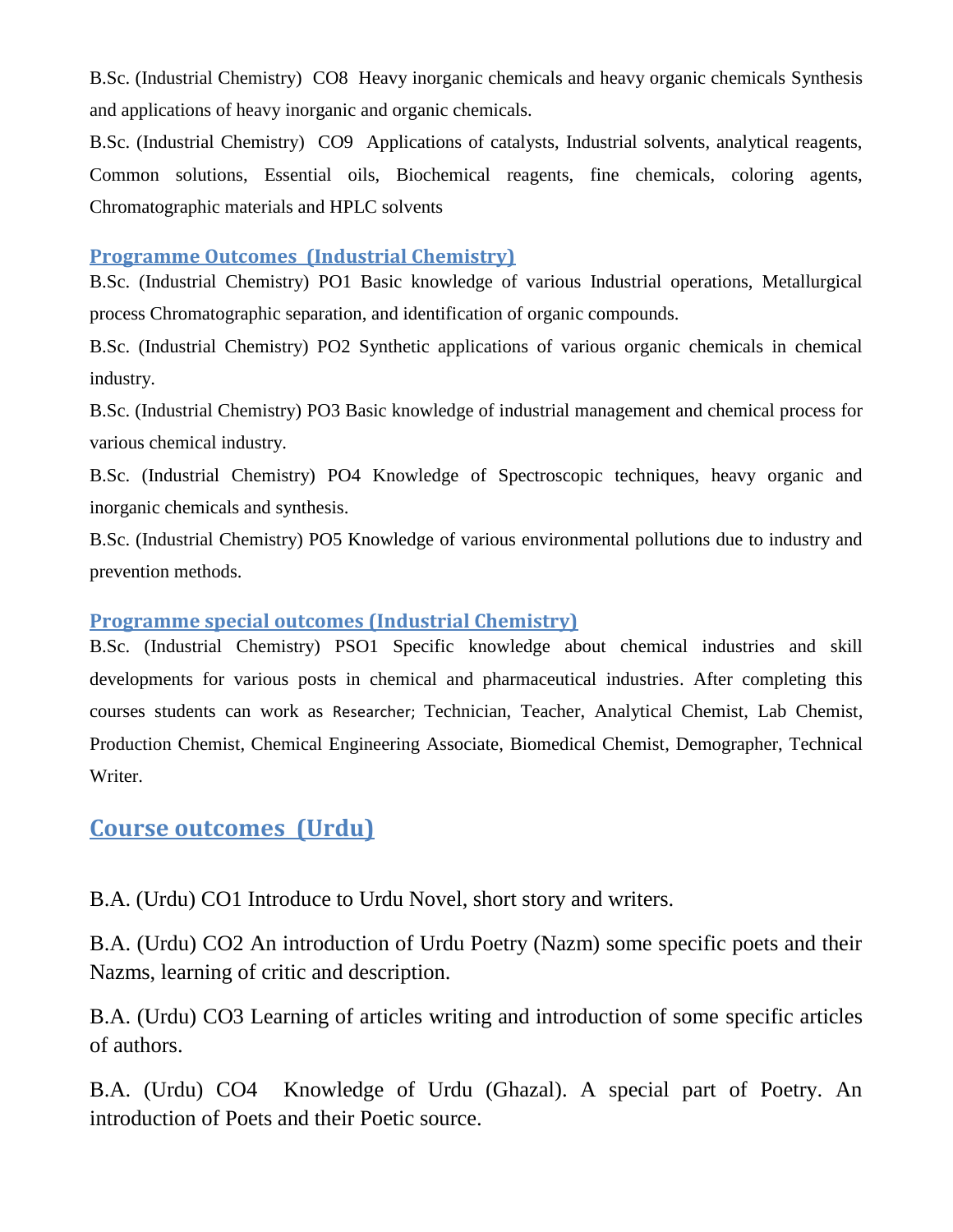B.A. (Urdu) CO5 Knowledge of Urdu language, developments of language and origins. History of Urdu development.

B.A. (Urdu) CO6 Learn to describe the different poetic branches of Urdu potry-critics and history of Urdu poets.

B.A. (Urdu) CO7 To learning of translation from Urdu to Hindi, English and Persian and from their language to Urdu-Grammar and other literary terms.

M.A. (Urdu) CO1 An introduction of Naat, Qasidas and Marsias in Urdu those are the special branches of the Poetry.

M.A. (Urdu) CO2 An introduction of Urdu Fiction and the critical analysis.

M.A. (Urdu) CO3 History of Urdu Nazm and Masnavi and their importence in literature. How to describe them.

M.A. (Urdu) CO4 Knowledge of Urdu Poetry (Ghazals) and their Poets specialties and critic writing on Ghazal.

M.A. (Urdu) CO5 Knowledge of Urdu criticism and particular writers and views of different critic schools.

M.A. (Urdu) CO6 Knowledge of whole Urdu literature to know about History of Urdu literature.

M.A. (Urdu) CO7 A special study of any Urdu poets or authors. Iqba, Ghalib, Prem Chand, Meer Taqi Meer, Sir Syed Ahmad Khan and Raza Khan Bralue.

M.A. (Urdu) CO8 Learning of Essay writing.

## **Programme outcomes (Urdu)**

B.A. (Urdu) PO1 Knowledge about History of Urdu short stories and first Novel writer and introduction of Urdu (Nazm) and peoms writhers also.

B.A. (Urdu) PO2 Knowledge about History of Urdu short stories and first Novel writer and introduction of Urdu (Nazm) and peoms writhers also.

B.A. (Urdu) PO3 To introduce to history of Urdu literature and some various field of poetry, critic and grammar and translations learning also.

M.A. (Urdu) PO1 Knowledge about various kind of Urdu Poetry, Ghazal, Naat, Qasida, Marsia, Nazm, Masnavi and their poets, Urdu Fiction and fiction writers and the techniques.